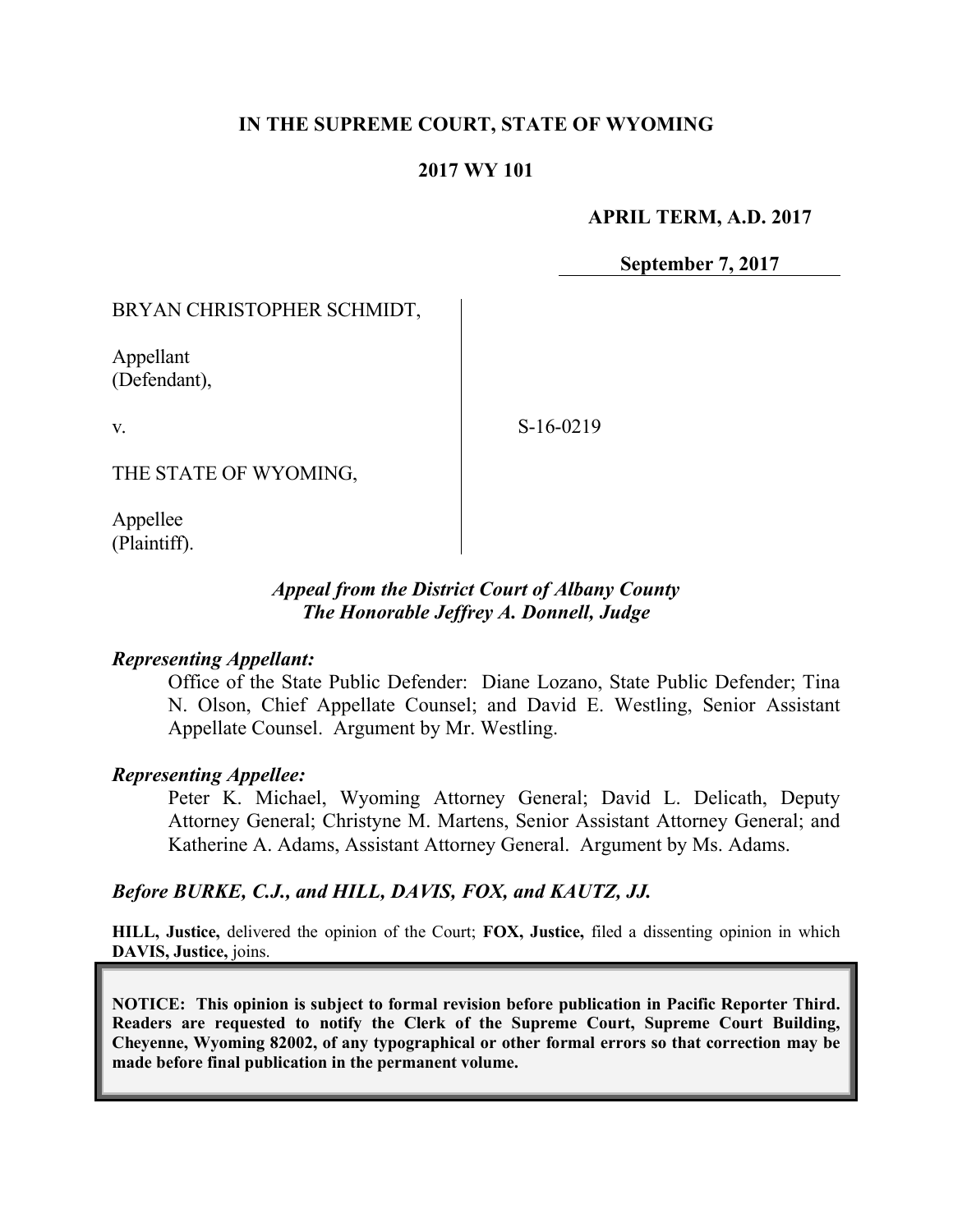## **HILL,** Justice.

[¶1] Bryan Schmidt was convicted of two counts of sexual abuse and one count of sexual exploitation of a minor. On appeal, Mr. Schmidt contends that the district court's decision to allow a school nurse to testify as to the victim's out-of-court statements violated his Sixth Amendment right to confront witnesses against him. He further contends that the district court abused its discretion in ruling the statements were admissible under W.R.E. 803(4) as statements made for purposes of medical diagnosis or treatment. We affirm.

## **ISSUES**

[¶2] Mr. Schmidt states the issues on appeal as:

- I. Did the trial court violate Mr. Schmidt's right to confront witnesses against him by allowing out of court statements of a witness who had been adjudicated to be incompetent to testify?
- II. Did the trial court err in ruling that statements made by D.V. to a school nurse were admissible under W.R.E. 803(4)?

## **FACTS**

## **A. Pre-Arrest Events**

[¶3] In October 2015, Bryan Schmidt lived in an apartment in Laramie, Wyoming, with his girlfriend, TV, and her six-year-old daughter, DV. The three of them had lived together for about five years, and because DV's biological father had injured her by shaking her when she was seven months old, Mr. Schmidt was the sole father figure in DV's life during those five years. DV thus referred to Mr. Schmidt as "dad."

[¶4] DV was attending Beitel Elementary School in Laramie in October 2015 and had an individualized education plan (IEP) to help address learning difficulties created by the injuries she sustained as an infant. As part of her IEP, DV was assigned a paraprofessional, Sarah Sanchez. Ms. Sanchez worked with DV each school day for eight hours a day, providing academic support and support in her daily routines at school. Ms. Sanchez explained her daily routine with DV:

> I greet her in the morning from the time she gets there, we spend recess and breakfast together, then we go into class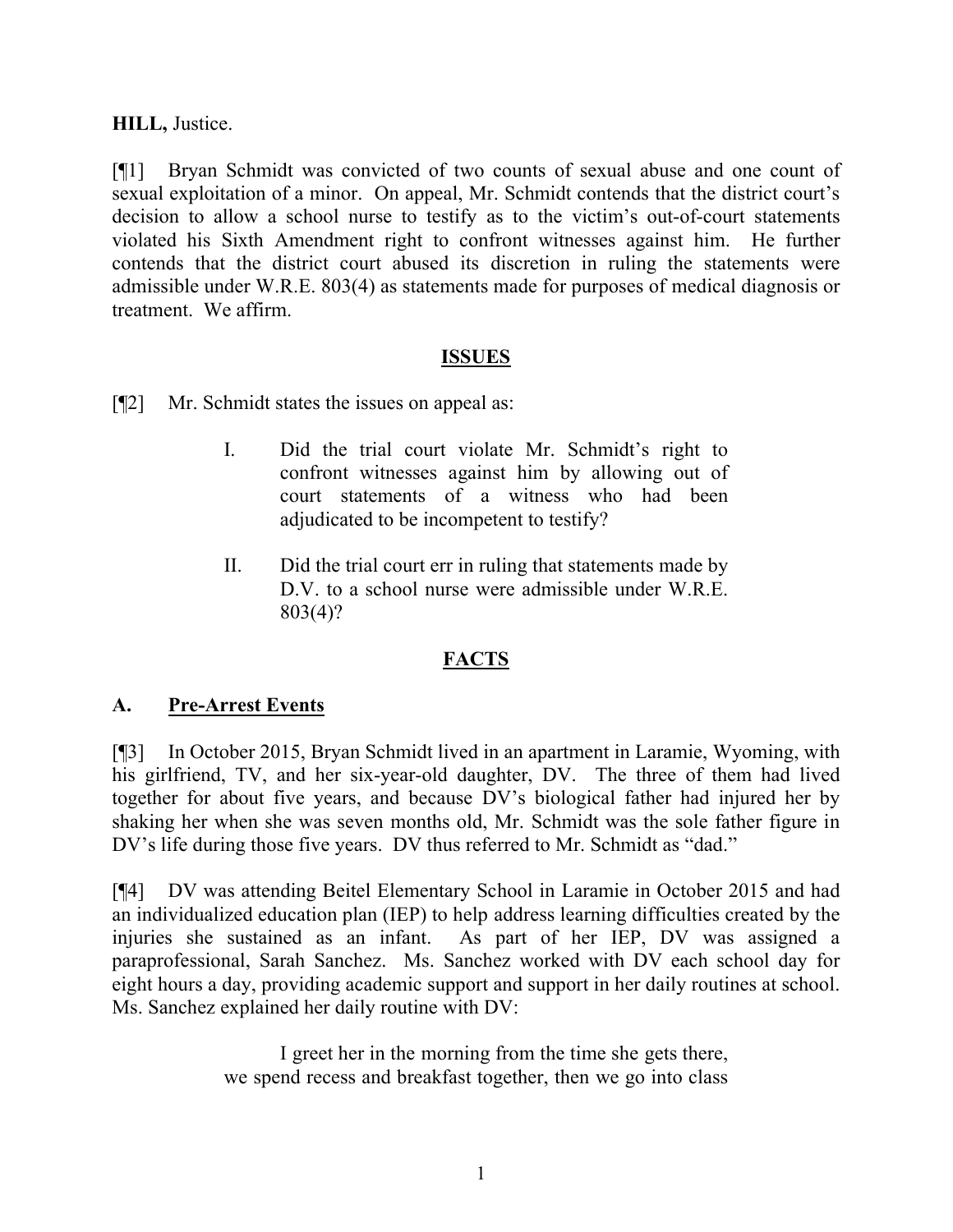and I sit adjacent to her and assist her through her day. The only time I'm not with her is during lunch.

[¶5] On October 27, 2015, DV reported an incident to Ms. Sanchez that was of concern to Ms. Sanchez. Ms. Sanchez described her conversation with DV:

> Q. When, if ever, did D.V. first disclose to you that something may be going on that was concerning?

A. We were in the playground that morning before school started. She was playing hopscotch. She came over and told me that she had a secret and I bent down and she first whispered her secret in my ear that she was going to be a vampire for Halloween, then she told me she had another secret and she stated that her dog had licked the peanut butter off her bottom again.

Q. Was this the first time that D.V. mentioned something concerning peanut butter and her dog?

A. No. She had stated it the week before.

Q. And just to be clear, what date was this second disclosure?

A. October 27th. It was a Tuesday.

Q. Okay. And so about a week before would be around the 20th of October?

A. Correct.

Q. Okay. What specifically had she said around the 20th of October, to the best of your memory?

A. She had said the same thing. She said, "My dog licked the peanut butter off my butt again." I'm sorry, the first time she didn't say again.

Q. Okay.

A. But the first time, she said, "The dog licked peanut butter off my butt." The second time she said again.

Q. And what actions, if any, did you take the first time back on the 20th of October?

A. None. I made a mental note of it.

[¶6] Ms. Sanchez explained why DV's October 27th report caused her greater concern than her October 20th report.

> $Q.$  \* \* \* My understanding is that when D.V. said that the dog licked peanut butter off of her the week before, you did not report that or take that further?

> > A. Correct.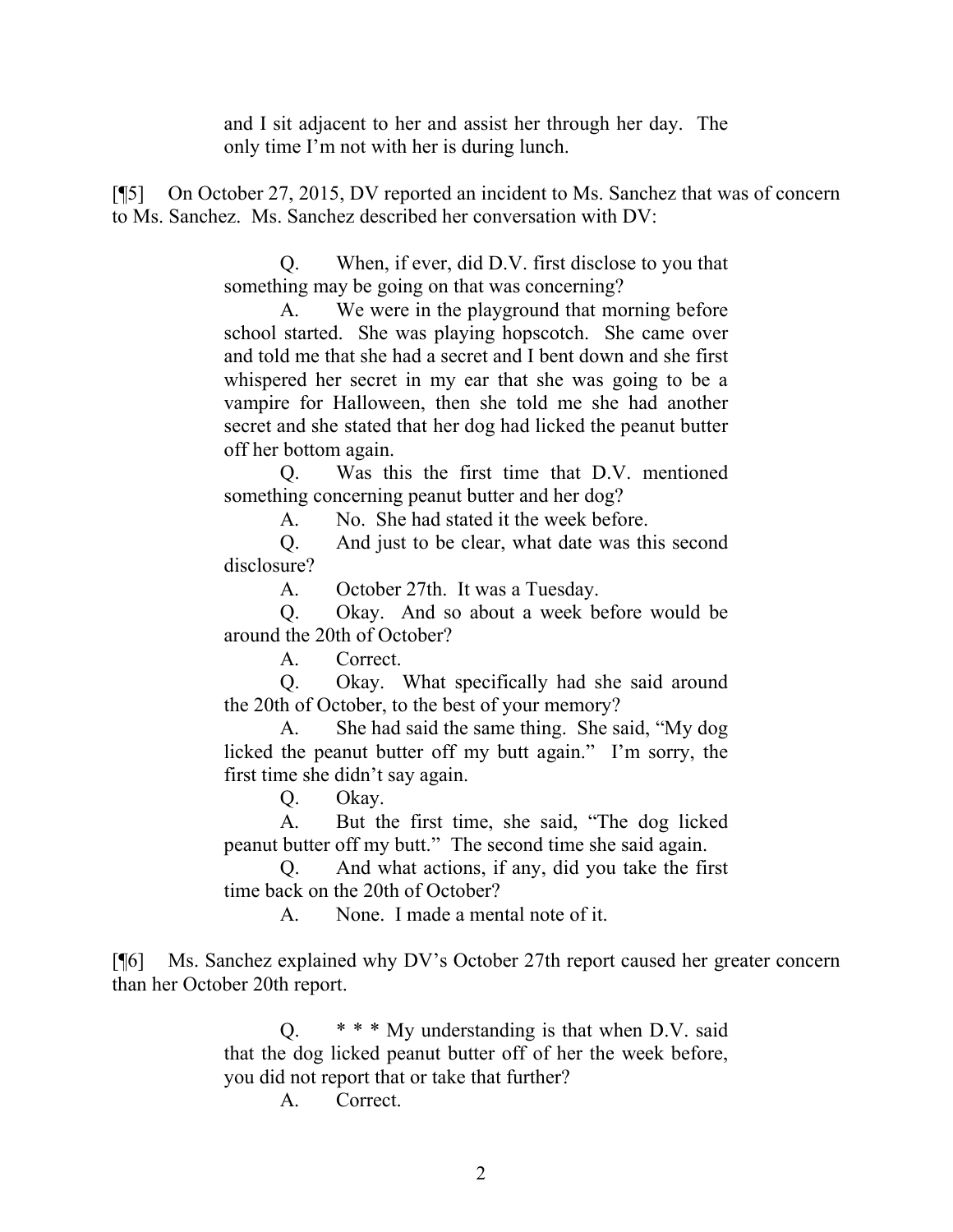Q. Yet it was on the 27th that you thought that warranted further inquiry?

A. Correct.

Q. \* \* \* [T]he thing that was significant about it was the fact that she had repeated it?

A. She repeated it, she called it a secret, and she said again.

Q. Okay. I guess what I'm really asking is why didn't you report that the week prior?

A. I think I could make sense of it the week before, maybe the dog was just kind of rude, but D.V. is the type of child that could not continue a lie. She doesn't have that type of memory. So if it was something that she was making up, she couldn't be able to tell me that again with the same details.

Q. Did it not strike you as odd in the area around the 20th, the first time that she would have had peanut butter on her bottom or other private parts?

A. On the 20th, she said it was peanut butter on her bottom, and at that point I dismissed it as a naughty dog, maybe she sat on a sandwich and that the dog kind of, you know, nipped at her or had it on her hands and wiped it on her pants and the dog kind of nipped at her like that.

Q. So am I correct that you didn't inquire – you didn't ask her how she got peanut butter on her bottom the first time?

A. Correct.

Q. When she came up to you on the 27th, my understanding is that she said the dog licked peanut butter off her bottom again, correct?

A. She said, "I have a secret. My dog licked peanut butter off my butt again."

Q. This time did you ask her how the peanut butter got onto her butt?

A. I asked her, "What do you mean by your butt?" And she pointed with her hand and said underneath and pointed to her private area. I asked her how did it get there. She said, with her hand in motion, "My dad put it there."

[¶7] When DV made her October 27th statements to Ms. Sanchez, Carlos Mellizo, the school counselor, was nearby on the playground. Ms. Sanchez told him the two of them needed to discuss something with DV, and they then took DV to Mr. Mellizo's office. Ms. Sanchez asked DV to tell Mr. Mellizo what she had said earlier, and DV repeated her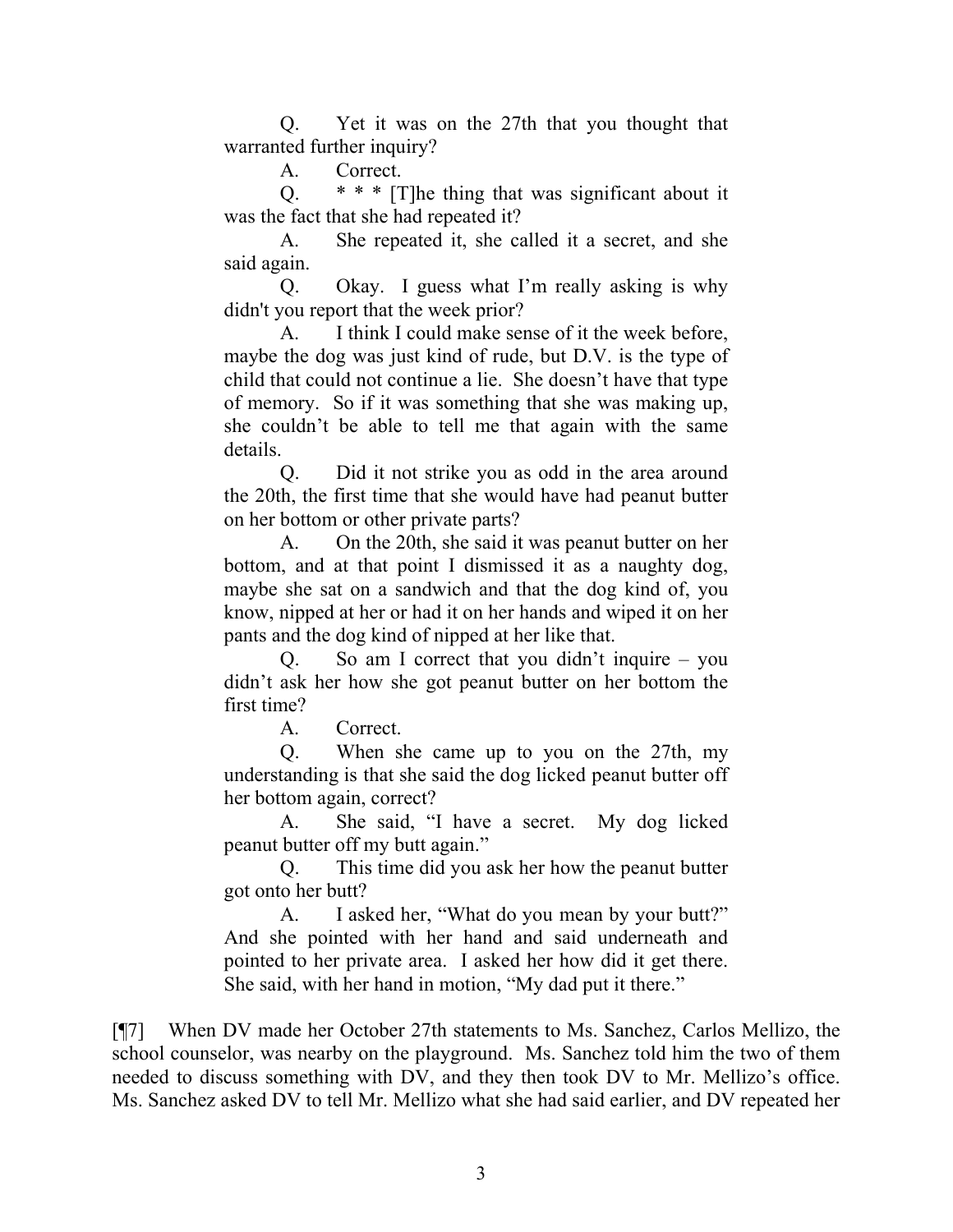report that "her dog had licked the peanut butter off her butt again." Ms. Sanchez and Mr. Mellizo asked DV to demonstrate using dolls that Mr. Mellizo kept in his office. Ms. Sanchez explained:

> We asked her to model that for us. She got the dolls out and she showed us how with two fingers her dad had taken peanut butter out of a jar and placed it on the private area of the doll. We had a dog that we  $-$  like a stuffed dog, and she took the dog and modeled with the licking motion with her tongue how the dog was licking the peanut butter on the doll.

[¶8] Following that demonstration, Mr. Mellizo asked the school nurse, Sabra Hoffman, to join them in his office. Mr. Melllizo asked Ms. Hoffman to bring some sort of medicated cream, and he also located a container of SunButter (a peanut butter substitute made from sunflower seeds). Mr. Mellizo wanted these items to help determine whether DV may have misunderstood a parent's application of medicinal cream and to clarify that it was in fact peanut butter that was applied to DV's vaginal area.

[¶9] When Ms. Hoffman joined the discussion in the office, DV repeated her earlier statements and demonstration with dolls and chose the SunButter over the cream when asked which substance had been applied to her vaginal area. DV also drew a picture on a dry erase board and pointed to the vaginal area of the picture she had drawn of herself to show where the peanut butter had been applied. She also physically demonstrated what had occurred.

[¶10] After their discussion with DV, the three adults understood DV to be telling them that her dad, Mr. Schmidt, had placed peanut butter on her vagina and allowed the dog to lick the peanut butter from DV's vagina, and that on one occasion, the dog bit DV's vagina. DV was returned to her classroom, and Ms. Sanchez, Mr. Mellizo, and Ms. Hoffman informed the school principal of DV's statements.

[¶11] After consulting with the principal, Ms. Sanchez reported DV's statements to the Department of Family Services (DFS). DFS then contacted law enforcement, and two detectives from the Laramie Police Department responded to the report that same day. The police department's immediate investigation included: interviews of DV, DV's mother, and Mr. Schmidt; a medical examination of DV; and a search of the apartment Mr. Schmidt shared with DV and her mother.

[¶12] Detective Joel Senior was the primary detective on the case and participated in the search of the apartment. The search yielded a jar of peanut butter that appeared to have the impressions from someone's fingers in the peanut butter and small, very fine black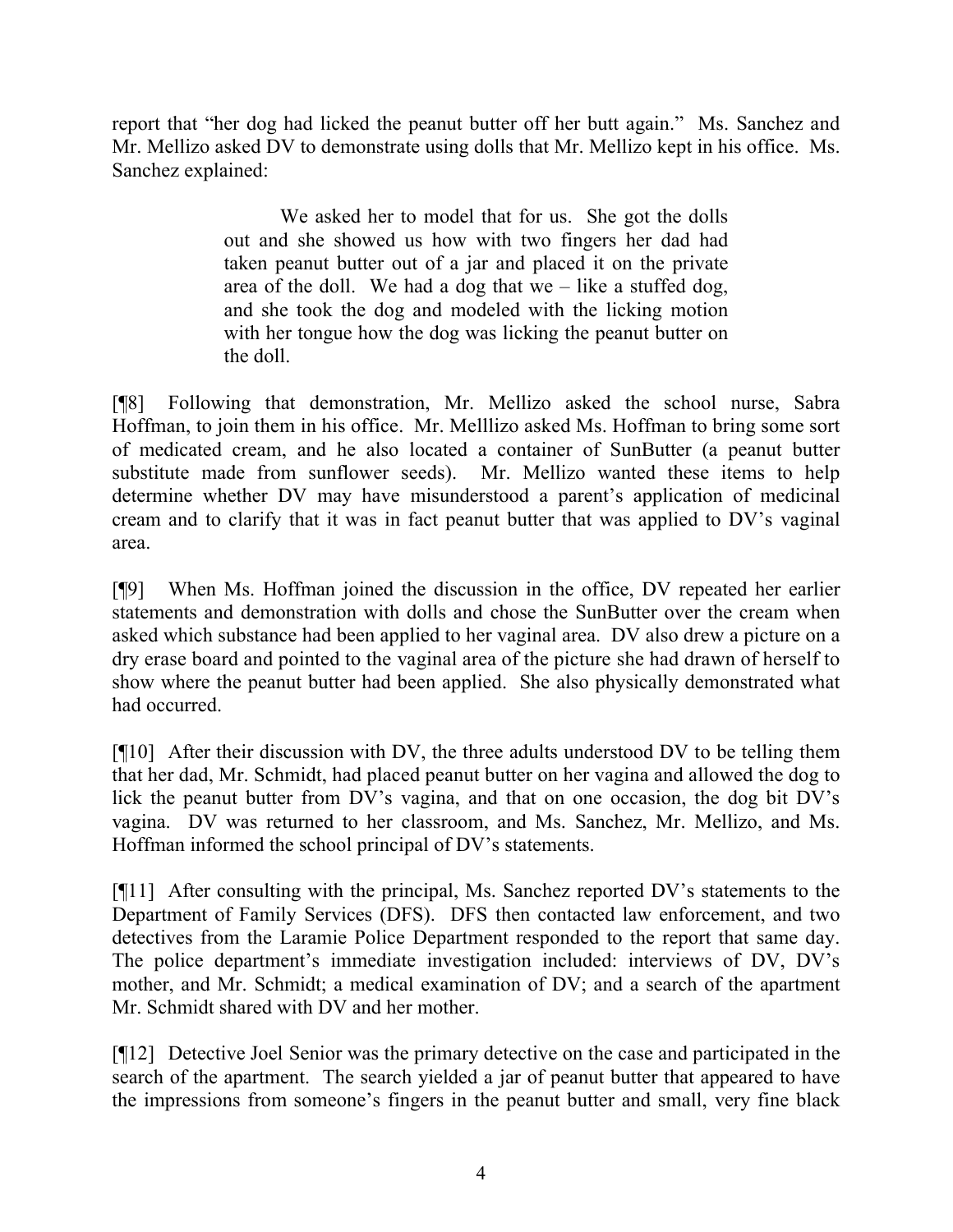hair bent over the rim. In a trash container in the bathroom across from DV's bedroom, Detective Senior recovered tissue paper with blood stains on it and paper towels with what appeared to be peanut butter on them. Detective Senior also observed a black puppy in the apartment.

[¶13] DV's medical examination revealed a puncture wound to the labia majora of her vagina that was heated and reddened. With respect to the interviews of Mr. Schmidt and DV's mother, Detective Senior stated the following in his probable cause affidavit to support an arrest warrant for Mr. Schmidt:

> 6. During an interview that occurred on October 27, 2015, Bryan Schmidt admitted that about a week prior, on Wednesday, which would have been October 21, 2015, he had picked up the minor child victim from daycare and taken her home. According to Schmidt, the minor child had been unclothed while about to take a bath around 5:00 p.m. and the minor child had been bitten on her vagina by the dog. Schmidt stated he put toilet paper on the wound and once the wound had stopped bleeding, he put the minor child in the bath tub. Schmidt went on to say that the minor child was in the bath tub when the minor child victim's mother had come home from work and he told her what had happened.

> 7. Schmidt also admitted to watching pornography involving incest and beastiality (sic) \* \* \*.

> 8. Schmidt went on to say that he follows incest and beastiality (sic) blogs on an app on his phone because he is interested in why people do those things. \* \* \* \*

> 10. During a follow-up interview with the minor child victim's mother, the mother stated that she had had Schmidt pick up the minor child a week ago and that she had not learned of the injury to the minor child's vagina until she had arrived home from work.

\* \* \* \*

12. When asked if Schmidt had any interest in incest or beastiality (sic), the minor child victim's mother stated that Schmidt had shown her some beastiality (sic) videos and, specifically, that Schmidt had shown her videos of women having sex with dogs. She did advise that Schmidt had asked her to participate in beastiality (sic), however, she had refused.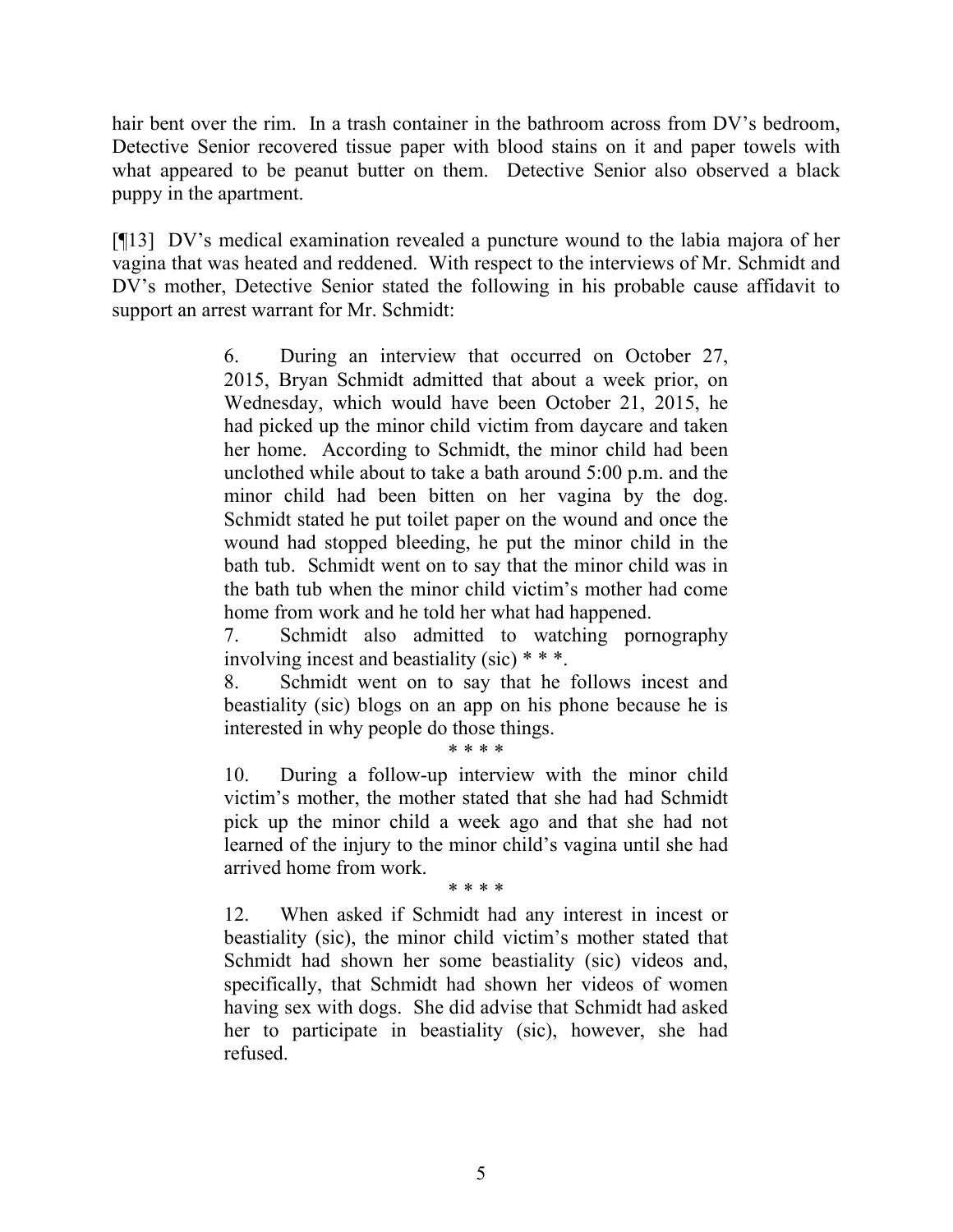#### **B. Post-Arrest Proceedings**

[¶14] On October 30, 2015, the State filed a felony information against Mr. Schmidt charging him with one count of sexual exploitation of a child, one count of second degree sexual abuse of a minor, and one count of third degree sexual abuse of a minor. Defendant pled not guilty to the charges, and the matter was set for a jury trial.

[¶15] On February 12, 2016, the State filed a request for a hearing to determine DV's competence to testify at trial and to determine admissibility of DV's statements to school officials should the district court find DV incompetent to testify. Rather than holding one combined hearing, the district court first held a competency hearing on February 24, 2016. On February 25, 2016, the court issued an order declaring DV incompetent to testify. The court found:

> 9. \* \* \* The evidence produced at the competency hearing revealed the following, in pertinent part:

> > a. D.V. was able to accurately state her first, middle, and last name;

> > b. D.V. correctly stated she is currently 6 years old, and attends Beitel Elementary School, in Laramie, Wyoming. She was also able to recall that she like[s] to read and play games in school;

> > c. D.V. correctly stated she currently lives with her grandparents, who take her to school, and that she eats two breakfasts (one at home and one at school each day), although she could not recall what she ate yesterday for breakfast;

> > d. D.V. accurately recalled her birth date and recalled that her mother baked a cake for her birthday last July 2015;

> > e. However, D.V. acknowledged that she did not know what a "lie" is;

> > f. D.V. inaccurately testified that her sister, Phoenix, is younger and lives with her "all the time," when, in fact, Phoenix is an older sibling and only visits in the summers;

> > D.V. incorrectly answered that a statement "this carpet is red" (when the carpet was blue) was the truth;

> > h. Finally, D.V. recounted, at length, that she has seen a real dragon in the "puppy store," that she petted the dragon, that the dragon was red, and that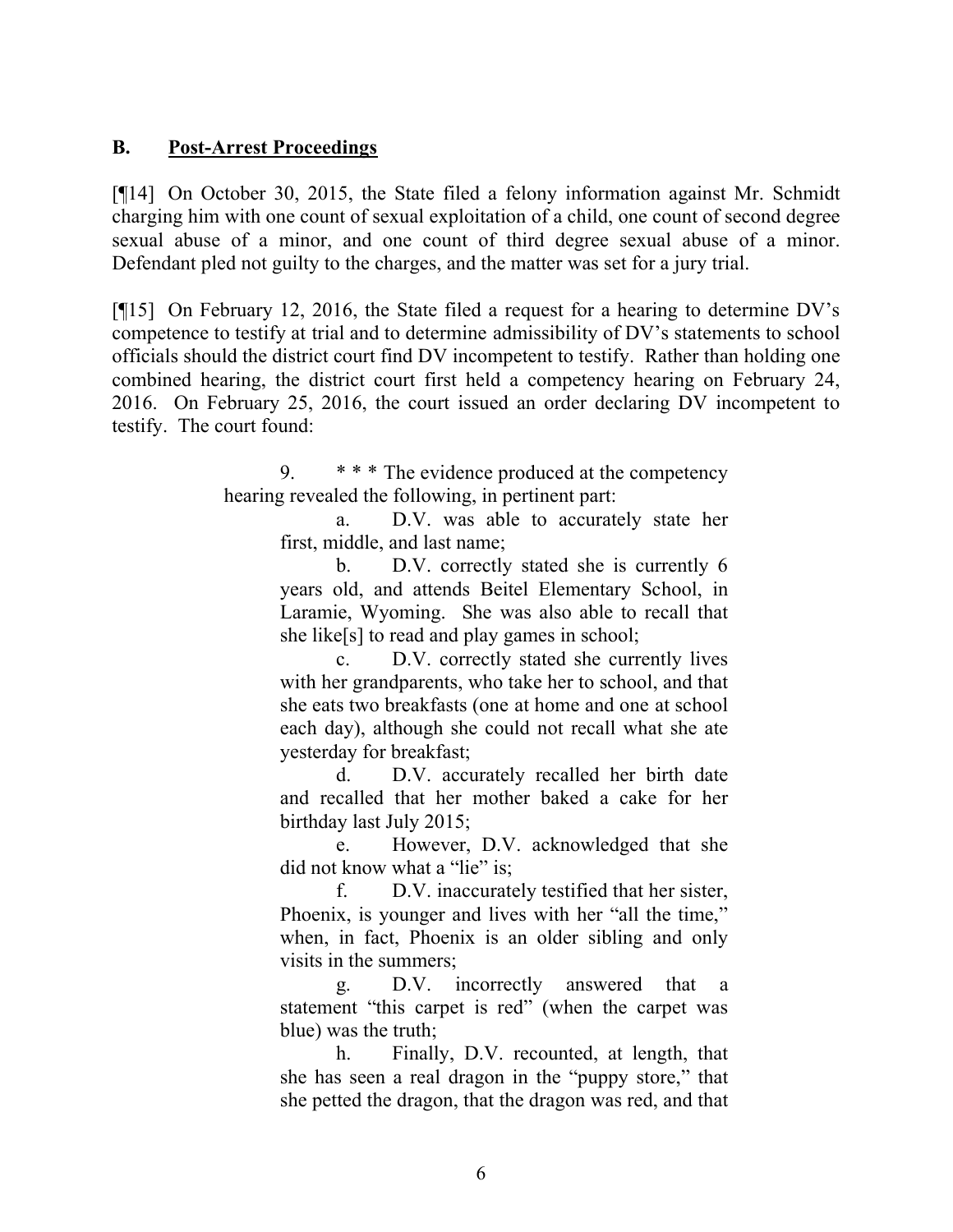she was not afraid because he was nice even though he could breath fire.

10. After conducting the hearing, the Court concludes that, although not intentionally so, D.V. does *not* have an understanding of her obligation to speak the truth; nor the mental capacity at the time of the occurrence about which she is to testify. D.V. does *not* have the ability to receive an accurate impression of it; a memory sufficient to retain an independent recollection of the occurrence; the capacity to express in words her memory of the occurrence; and/or the capacity to understand simple questions about it.

[¶16] On March 8, 2016, the district court held an evidentiary hearing to determine the admissibility of DV's statements, and on March 9, 2016, the court issued its order. The court first addressed whether admission of DV's statements would violate Mr. Schmidt's Sixth Amendment Confrontation Clause rights. The court ruled the statements would not run afoul of the Sixth Amendment because the statements were not made for the purpose of creating or preserving evidence with which to prosecute Mr. Schmidt and were thus not testimonial.

[¶17] The district court next addressed whether the statements were admissible under either the catchall exception to the hearsay rule, W.R.E. 804(b)(6), or the exception for statements made for the purpose of medical diagnosis or treatment, W.R.E. 803(4). The court rejected the catchall exception as a basis for admitting DV's statements, concluding:

> 26. Here, there are some factors that weigh in favor of "circumstantial guarantees of trustworthiness," most particularly the consistency of the statements; that several individuals overheard the statements; and the existence of corroborating evidence. However, other facts weigh against admissibility, including: some statements were made in response to questioning by others who were in a position of power and influence over D.V.; the exact phrasing of the questions asked is unknown – some may have been leading in nature; the statements lacked detail such as location and time; the statements were not made under oath; and D.V. was then and is now incompetent to understand the nature of an "oath" or even "truth." Additionally, the nature of Mr. Schmidt's relationship with D.V. is unclear, as Mr. Schmidt was D.V.'s mother's boyfriend. This Court has no information on whether D.V. approved of Mr. Schmidt's role in her life or had any motive to fabricate these stories. So, while this Court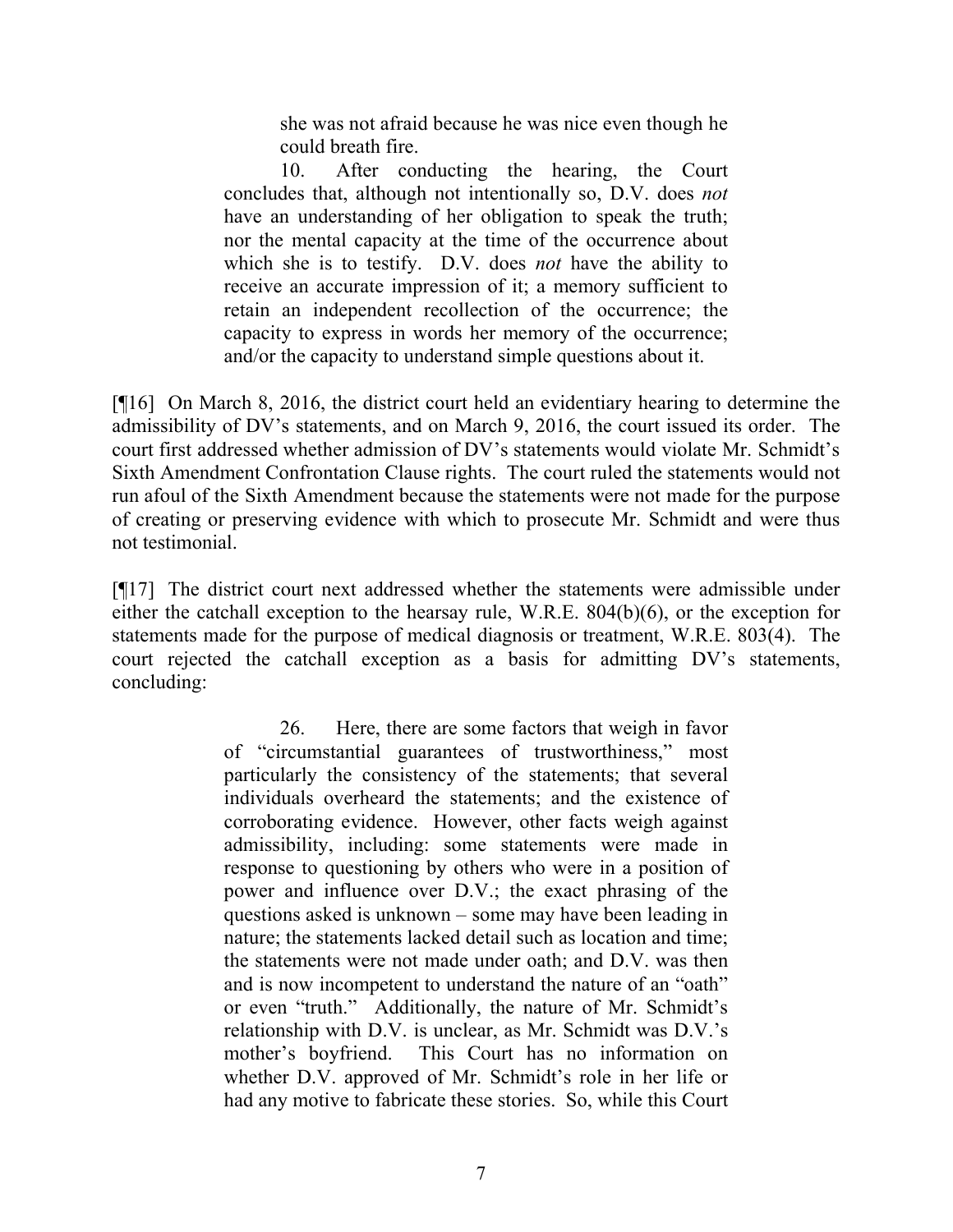does not question whether the statements were, in fact, made, it has grave concerns as to the trustworthiness of the content of those statements.

27. This Court concludes that the State has **not** presented sufficient circumstantial guarantees of trustworthiness to justify their admissibility as a hearsay exception under Wyoming Rule of Evidence 804(b)(6). (emphasis in original)

[¶18] The district court then turned to the W.R.E. 803(4) hearsay exception for statements made for the purpose of medical diagnosis or treatment. The court concluded that DV's statements to her paraprofessional and the school counselor were not admissible under the exception, but her statements to the school nurse were admissible under the exception. The court reasoned:

> 33. Here, the Court cannot go so far as to consider that D.V.'s statements to Ms. Sanchez, the paraprofessional, or Mr. Mellizo, the school counselor, were made for purposes of medical diagnosis or treatment. Both of those individuals clearly testified that their purpose in speaking with D.V. was to determine what happened in the context of their need to report the incident to authorities as mandatory reporters of sexual abuse. The intent of the interviews was forensic, not medical. Neither one sought to diagnose or treat D.V.

> 34. However, the statements made to Ms. Hoffman, the school nurse, were elicited to determine D.V.'s wellbeing and to assess any current injury and the need for treatment thereof, and for the purpose of determining whether the child may be in immediate danger and, thus, subject to protective custody. Clearly those statements made by D.V. were admissible under Rule 803(4), even to the extent the information was elicited by Ms. Sanchez and Mr. Mellizo in Ms. Hoffman's presence. *See Hayes v. State*, 935 P.2d 700 (Wyo. 1997).

> 35. In that context, Ms. Hoffman learned that D.V.'s "dad" had used his fingers to apply peanut butter to her vaginal area, on at least two occasions, and that, on at least one of those occasions, the family dog had bitten D.V. while being allowed to lick the peanut butter off D.V.'s vaginal area. Although D.V. indicated that it "hurt so bad," she claimed not to be in pain at the time of the conversation with Ms. Hoffman.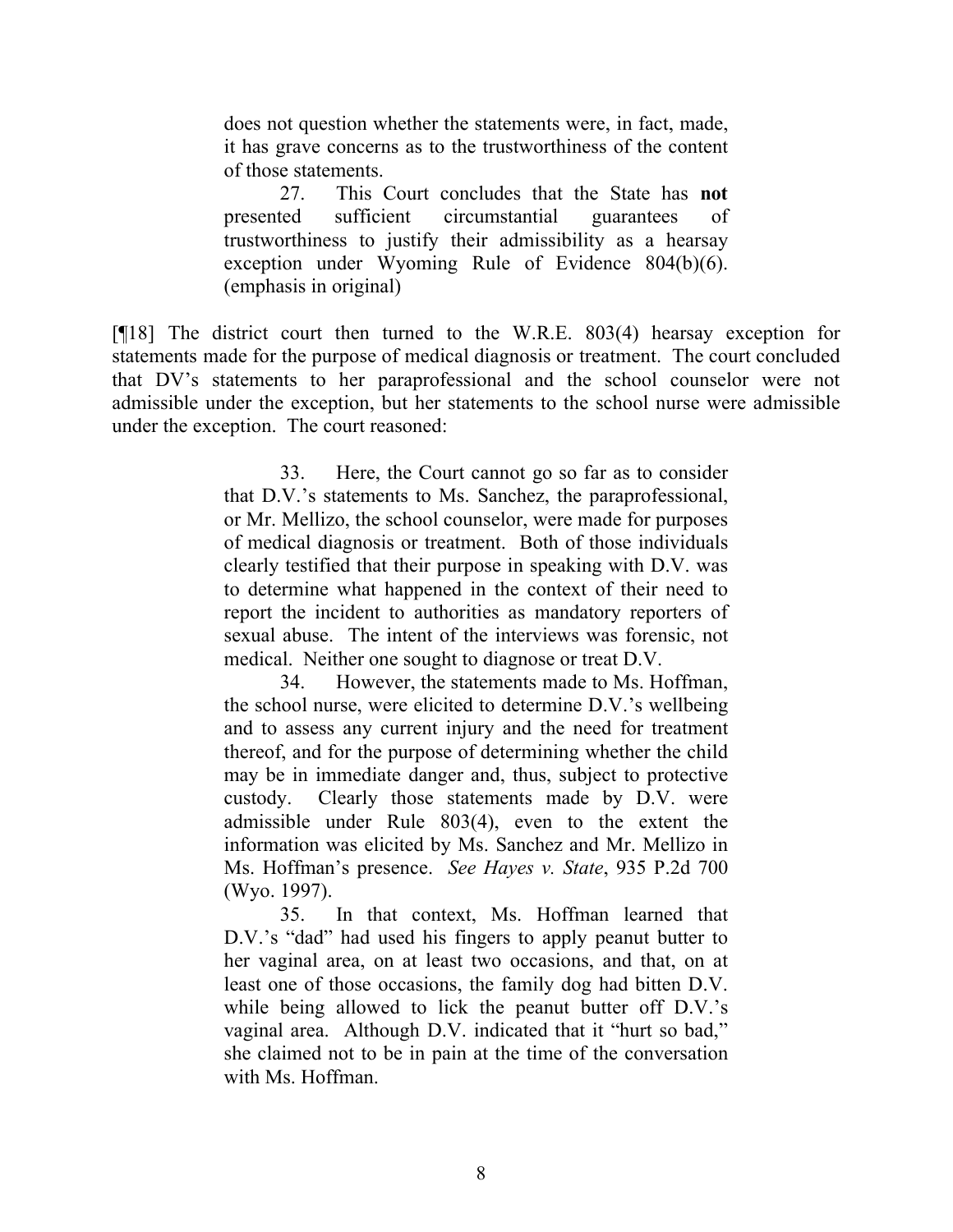36. The gathering of this information was used by Ms. Hoffman, in her capacity as a school nurse, for purposes of medical diagnosis or treatment and describing past or present symptoms or pain, or the inception or general character of the cause thereof insofar as reasonably pertinent to diagnosis or treatment. Although Ms. Hoffman did not undertake a physical examination of D.V., she most certainly was inquiring into her physical and mental state so as to determine the need for additional medical assessment and treatment, whether at Ivinson Memorial Hospital or by another medical provider, and for the purpose of determining whether the child was in immediate danger and subject to protective custody.

37. The Court finds that D.V.'s statements made in the presence of Ms. Hoffman are appropriately admitted under Wyoming Rule of Evidence 803(4).

[¶19] A jury trial was held March 23-24, 2016. Sabra Hoffman testified to what occurred after she entered Carlos Mellizo's office on October 27, 2015:

> A. Well, I just kind of came in and sat down on the floor, and they had been in there with DV talking with her and the dolls, the play therapy dolls that I know he has in his office were out and they asked DV to tell me – well, at first they said, you know, you remember the school nurse.

> > \* \* \* \*

\* \* \* Anyway, they just asked her to tell me what she had told them. And – \* \* \* \*

A. So she said – didn't act like she wanted to say anything at the moment, and they said, "Well, can you show her what you said happened?" And she had a toy doll with her and she also had a little toy stuffed puppy with her and she said, "My dad put peanut butter on my butt and the dog licked it off." And they said, "Well, can you show us what happened?" And so she, you know, had the doll in her hand and she said, "put peanut butter on my butt." "Well, where did he put peanut butter?" And she, you know, applied it to the vaginal area of the doll and then she took the puppy and, you know, motioned it licking and, you know – and then she said that it also bit her, licked and bit the peanut butter off of her \* \* \*.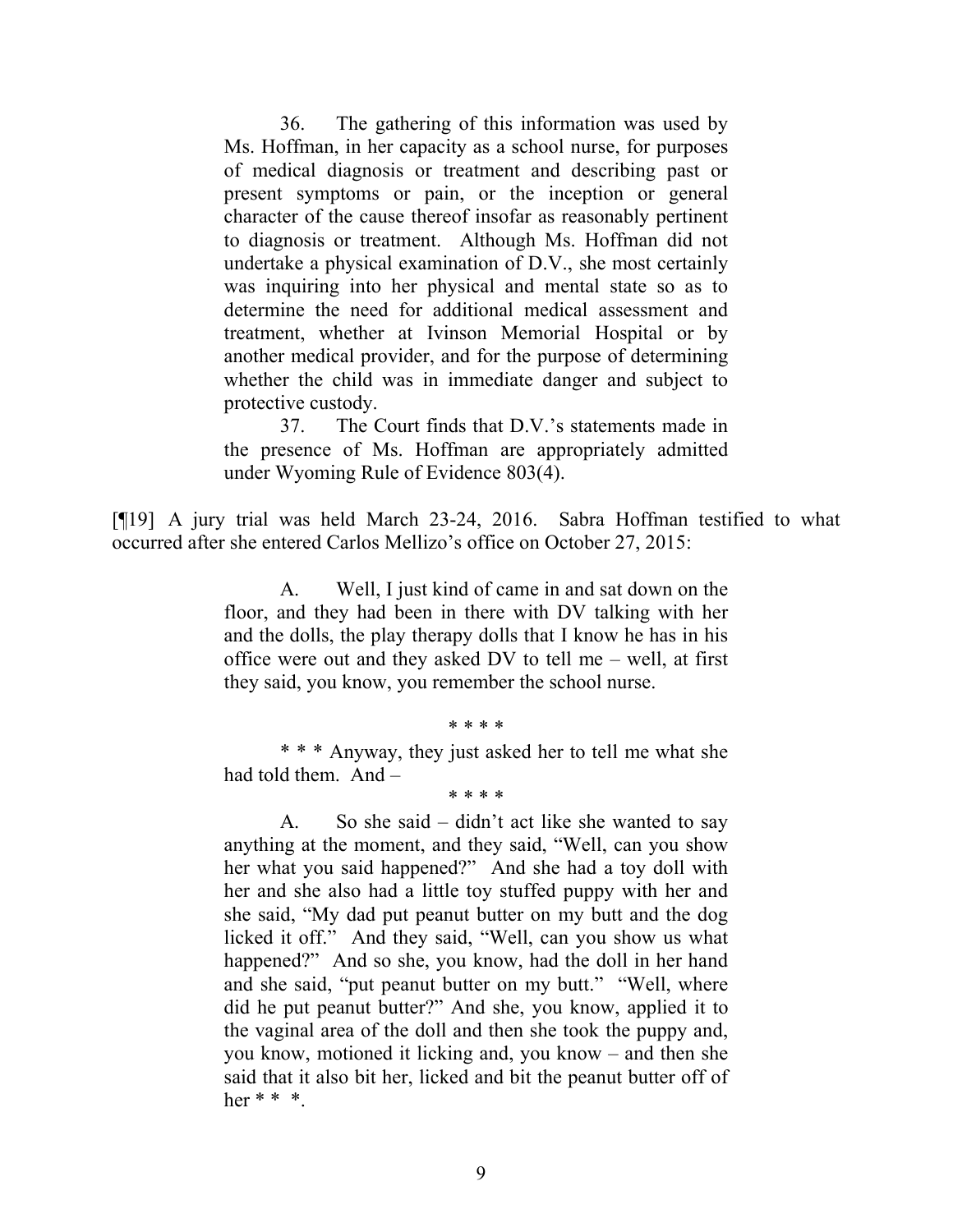Q. Okay. And then what happened after she finished with the demonstration?

A. We were trying to discern whether this truly did happen or maybe it was something like, you know, they were treating her for some rash or condition going on in that area and wanted to be sure that it was truly peanut butter that was put on her or was it, say, diaper rash cream or something like that that she is being treated for something like that. And asked her, you know did what your dad put on you look like, you know, this tube of cream here, this lotion, or did it look like what came out of the – you know, the peanut butter, the SunButter? And she pointed to the SunButter and said that that's what it was, peanut butter. "It was peanut butter" is what she kept saying.

\* \* \* \*

Q. And after you give a demonstration with the SunButter and the lotion, what happened next?

A. Next we – you know, just trying to get more details and just really be clear on what she was saying, you know, again, "Can you show us what happened?" And at that point, you know – and then, you know, where did it happen? You know, what happened when this happened? And she, at that point, laid down on the floor of the office.  $I - I$  was the – she said, "I was laying down," and she laid down like this (indicating), you know, arms at her side, and then she lifted up her knees and her knees were spread apart and open and the peanut butter was here, and then she still had the little stuffed dog and the dog was here licking and biting and it hurt. And when she said that it hurt when it happened, I felt, well, I needed to assess if there were any injuries there currently, and I tried to ask her, you know, "Are you hurt right now? Does anything hurt right now?" Trying to see if this just happened, or, you know, maybe it had been several days since it happened, but not really sure what the time line was. And she said, "No, nothing hurts now. Nothing hurts now."

Q. Well, when she was doing that – that demonstration –

A. Um-hum.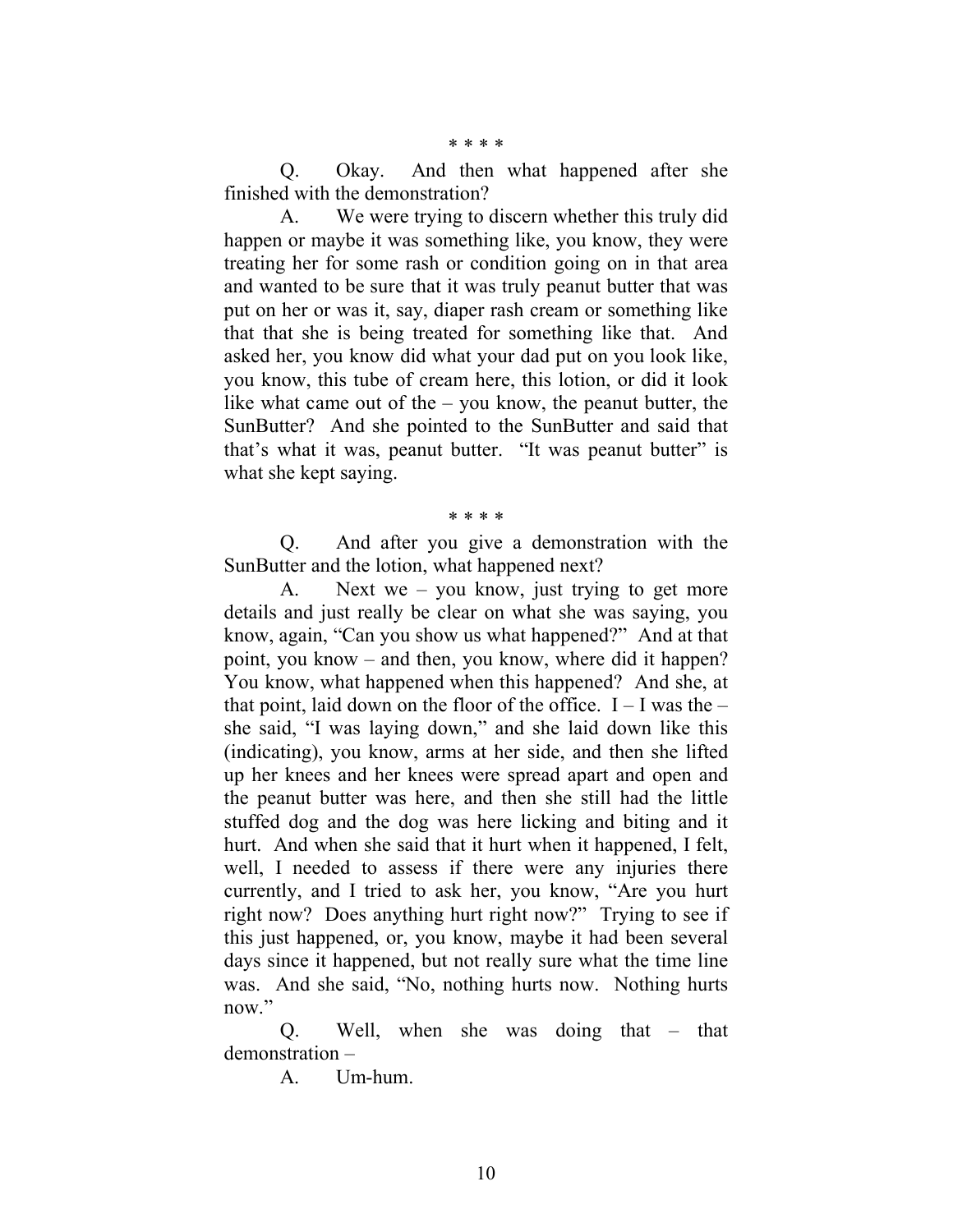Q. -- where was she pointing to where the peanut butter had been put on her?

A. To her vaginal area, the front side there.

Q. Okay.

A. Yeah. And then Mr. Mellizo asked, "Were your clothes on when this happened?" And she said no, that her pants were off. And at that point, you know, she had consistently said the same thing several times now. You know, we were concerned that this was something that just needed to be looked into further, so . . .

Q. Now, when DV was describing this event to you, what, if anything, did she say about how the peanut butter was put on?

A. Well, she would – when she was talking to us and talking about the peanut butter being put on, she, you know, always would mimic do this two-finger motion and then show always that it went onto her vaginal area is where it was (inaudible).

[¶20] In addition to Ms. Hoffman's testimony, the State presented:

--the testimony of Detective Senior describing his investigation and the items collected from Mr. Schmidt's apartment;

--the testimony of a chemist from the Food and Drug Administration that the substance on the paper towels found in the bathroom waste basket was consistent with peanuts or peanut butter;

--the testimony of DV's mother concerning the dog bite to DV's vagina, the events of October 27, 2015, and Mr. Schmidt's interest in bestiality;

--the testimony of a sexual assault nurse examiner (SANE) describing the injury found on DV's vagina;

--the testimony of Wyoming State Crime Lab analysts relating the results of tests run on evidence removed from the Mr. Schmidt's apartment, including that the DNA profile for the blood found on tissue removed from the bathroom waste basket was consistent with DV's DNA profile, and that hairs removed from the peanut butter jar and recovered from DV's vaginal swab showed characteristics more typical of non-human hair than human hair;

--the recorded law enforcement interview of Mr. Schmidt; and

--a recorded telephone call between Mr. Schmidt and his mother in which Mr. Schmidt stated, "Everybody's gonna f\*\*\*ing know what I did."

[¶21] The jury found Mr. Schmidt guilty on all three counts charged, and the district court thereafter sentenced Mr. Schmidt to concurrent terms of: five to eight years on count one, sexual exploitation of a child; fifteen to eighteen years on count two, second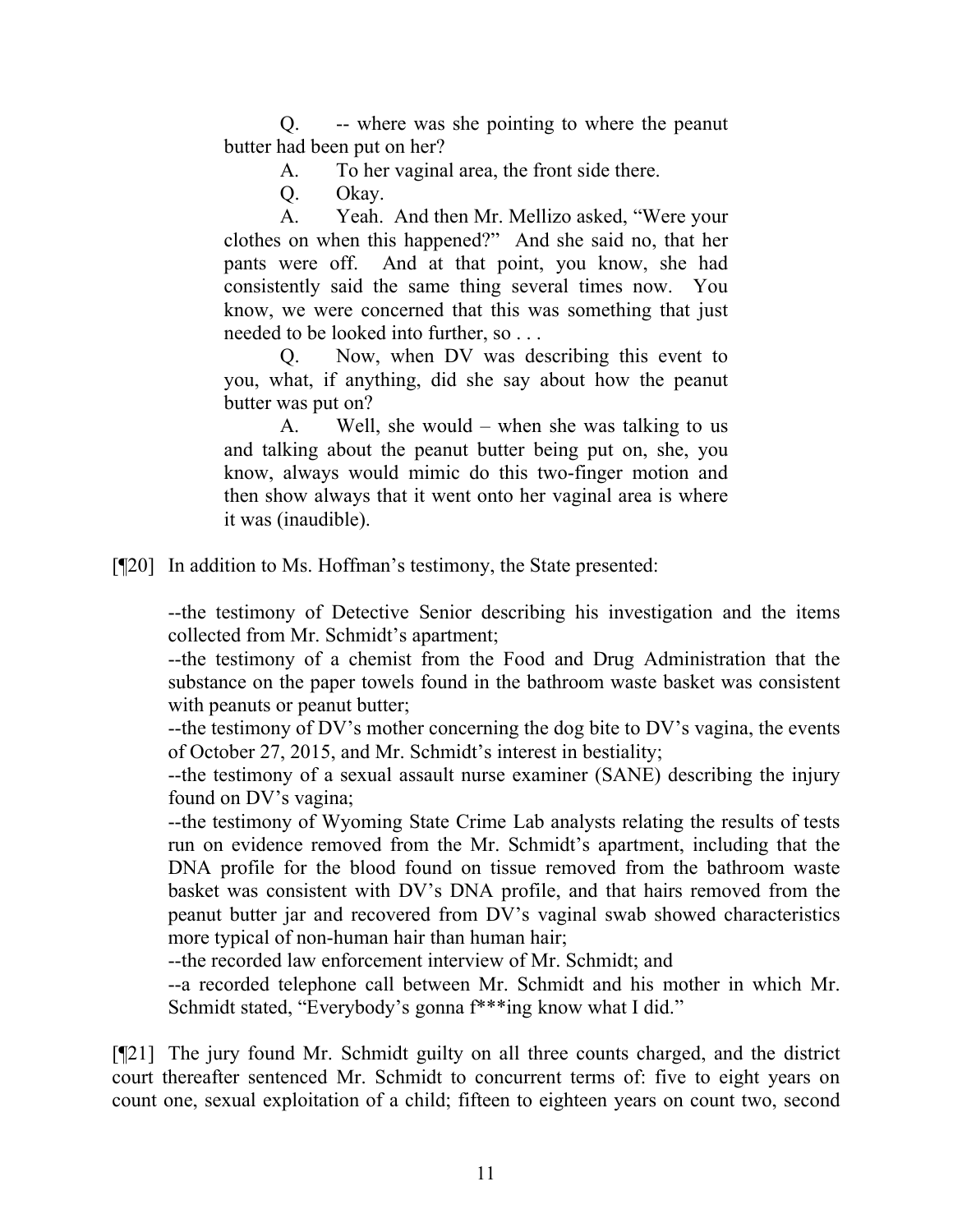degree sexual abuse of a minor; and eight to fifteen years on count three, third degree sexual abuse of a minor. Mr. Schmidt filed a timely notice of appeal to this Court.

#### **STANDARD OF REVIEW**

[¶22] Mr. Schmidt claims that the district court's decision to allow the school nurse to testify about DV's report of abuse violated his Sixth Amendment right to confront witnesses against him and was error under W.R.E. 803(4). Mr. Schmidt's Sixth Amendment challenge is a question of law we review de novo. *Bruce v. State*, 2015 WY 46, ¶ 19, 346 P.3d 909, 916 (Wyo. 2015). We review his challenge to the court's Rule 803(4) ruling for an abuse of discretion:

> "We review claimed error concerning the improper admission of evidence for abuse of discretion and will not reverse the trial court's decision absent a clear abuse." *Szymanski v. State*, 2007 WY 139, ¶ 15, 166 P.3d 879, 883 (Wyo.2007) (citing *Bromley v. State*, 2007 WY 20, ¶ 8, 150 P.3d 1202, 1206 (Wyo.2007)). "A trial court abuses its discretion when it could not have reasonably concluded as it did. In this context, 'reasonably' means sound judgment exercised with regard to what is right under the circumstances and without being arbitrary or capricious." *Id*. (internal citation omitted). Upon a finding of abuse of discretion, we must then determine whether the error was prejudicial. " 'Error is prejudicial if there is a reasonable possibility that the verdict might have been more favorable to the defendant if the error had not been made.' " *Mersereau v. State*, 2012 WY 125, ¶ 17, 286 P.3d 97, 106 (Wyo.2012) (quoting *Rolle v. State*, 2010 WY 100, ¶ 9, 236 P.3d 259, 264 (Wyo.2010)).

*Toth v. State*, 2015 WY 86A, ¶ 29, 353 P.3d 696, 705-06 (Wyo. 2015).

## **DISCUSSION**

[¶23] For ease of discussion, we address first Mr. Schmidt's claim that the district court abused its discretion in admitting the testimony under Rule 803(4) and then turn to his Sixth Amendment claim.

## **A. Admissibility under Rule 803(4)**

[¶24] Under Rule 802 of the Wyoming Rules of Evidence, hearsay statements are generally not admissible. The rules define hearsay as: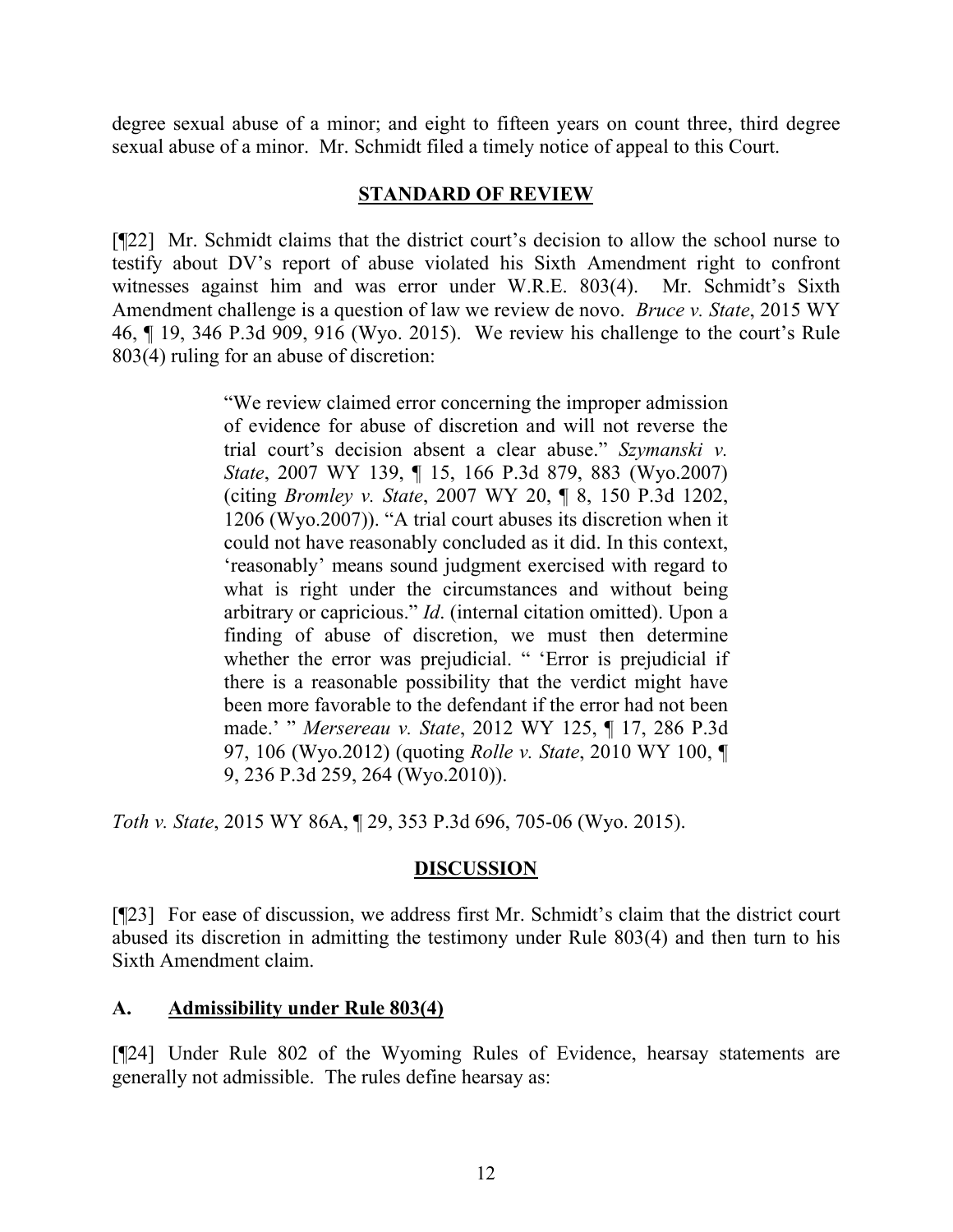(c) *Hearsay.*—"Hearsay" is a statement, other than one made by the declarant while testifying at the trial or hearing, offered in evidence to prove the truth of the matter asserted.

W.R.E. 801 (LexisNexis 2017).

[¶25] The rules also, however, provide a number of exceptions to the inadmissibility of hearsay, including an exception for statements made for the purpose of medical diagnosis or treatment, the exception on which the district court relied in admitting Sabra Hoffman's testimony. Rule 803 states:

> The following are not excluded by the hearsay rule, even though the declarant is available as a witness:

> > \* \* \* \*

(4) *Statements for Purposes of medical diagnosis or treatment.*—Statements made for purposes of medical diagnosis or treatment and describing medical history, or past or present symptoms, pain, or sensations, or the inception or general character of the cause or external source thereof insofar as reasonably pertinent to diagnosis or treatment.

W.R.E. 803(4) (LexisNexis 2017).

[¶26] The Rule 803(4) hearsay exception is rooted in "the likelihood that the declarant was motivated to tell the truth by the belief that the effectiveness of the treatment depended upon the accuracy of the information relayed." *McLaury v. State*, 2013 WY 89, ¶ 10, 305 P.3d 1144, 1146 (Wyo. 2013) (citing *Oldman v. State*, 998 P.2d 957, 961 (Wyo. 2000)). To ensure the reliability contemplated by this exception, a proper foundation for the statements is required. *Id*., ¶ 11, 305 P.3d at 1147.

[¶27] Foundation for a Rule 803(4) statement looks to: 1) the declarant's motive in making the statement, which "must be consistent with the purposes of promoting treatment [or diagnosis]"; and 2) the content of the statement, which "must be such as is reasonably relied on by a physician in treatment or diagnosis." *Griggs v. State*, 2016 WY 16, ¶ 115, 367 P.3d 1108, 1140 (Wyo. 2016) (quoting *Stephens v. State*, 774 P.2d 60, 72 (Wyo.1989)). In applying this two-part test, foundation for a Rule 803(4) statement "can be established by considering one rationale or to some degree both rationales." *Griggs*, ¶ 116, 367 P.3d at 1140 (quoting *McLaury*, ¶ 15, 305 P.3d at 1149). Where the testimony concerns a child's statements to a medical professional, we have held that the foundational requirements are satisfied if: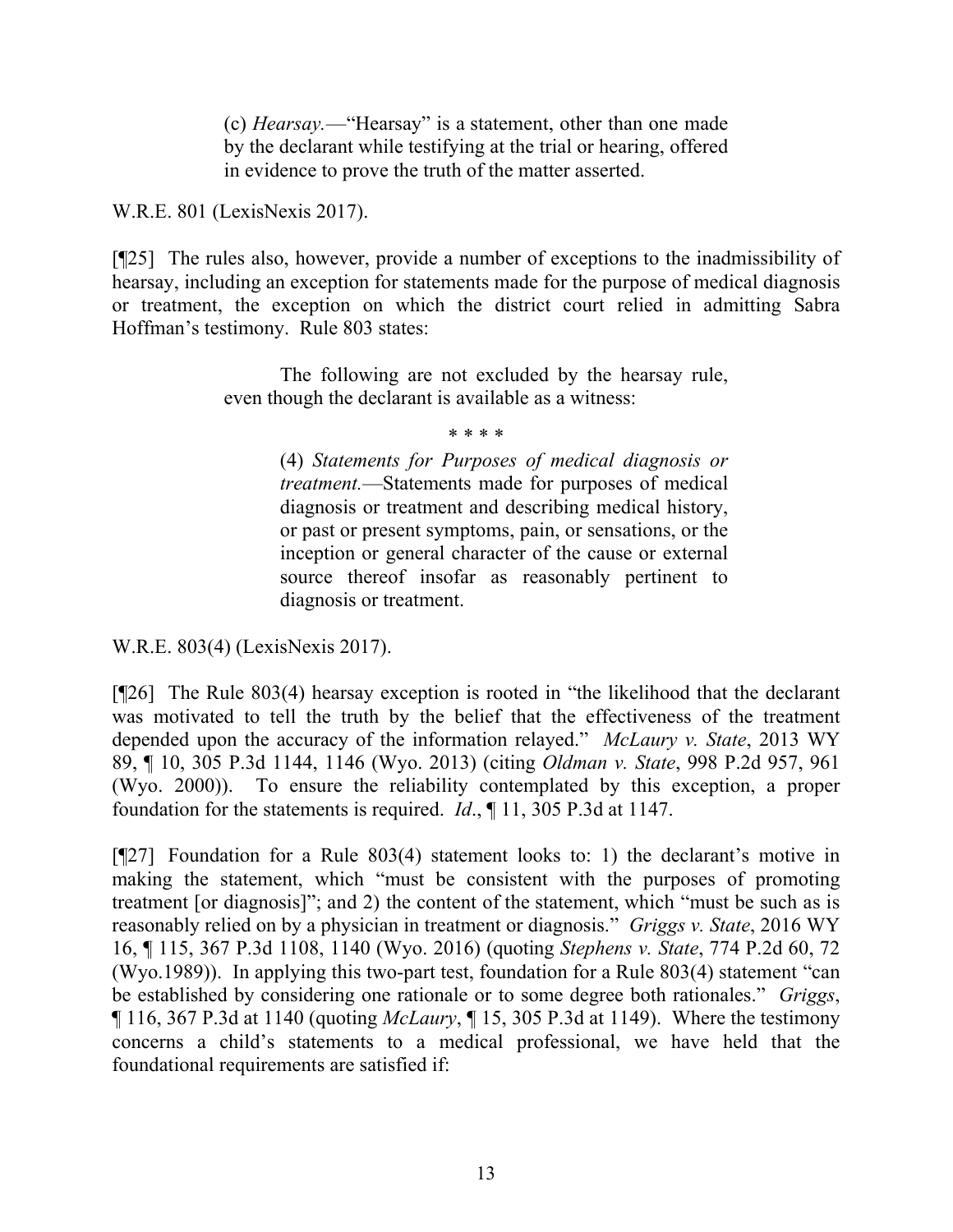the child's statements were consistent with the purposes for which the witness became involved with the child, and the witness relied on the statements in connection with diagnosis and treatment of the child.

*Bush v. State*, 2008 WY 108, ¶ 22, 193 P.3d 203, 209 (Wyo. 2008) (citing *Simmers v. State*, 943 P.2d 1189, 1197–1198 (Wyo. 1997)); *see also Hayes v. State*, 935 P.2d 700, 703 (Wyo. 1997); *Betzle v. State*, 847 P.2d 1010, 1017 (Wyo. 1993); *Owen v. State*, 902 P.2d 190, 196 (Wyo. 1995).

[¶28] Mr. Schmidt contends that foundation was lacking for Ms. Hoffman's testimony because: Ms. Hoffman did not conduct a physical examination of DV and did not treat her; DV said she was not presently in pain and showed no awareness she was being diagnosed or treated; Ms. Hoffman's questions were primarily asked through Ms. Sanchez; and, given the district court's competence ruling and the fact that DV turned the questions into a game where she played teacher and the three adults played students and raised their hands to ask questions, DV likely had no appreciation of the effect her statements might have on her diagnosis and treatment. We disagree that any of these considerations undermines the district court's finding that foundation had been established for Ms. Hoffman's testimony.

## **1. School Nurse's Lack of Physical Examination and "Treatment"**

[¶29] Mr. Schmidt's argument that Rule 803(4) does not apply because Ms. Hoffman did not conduct a physical examination or treat DV is premised on a narrow definition of diagnosis or treatment that finds no support in our precedent. When we apply the definition of diagnosis and treatment required by our precedent, it is clear that Ms. Hoffman was engaged in the diagnosis and treatment of child abuse, and the district court reasonably concluded that the proper foundation had been established for her testimony.

[¶30] In *Goldade v. State*, 674 P.2d 721, 727 (Wyo. 1983), *cert. denied*, 467 U.S. 1253, 104 S.Ct. 3539, 82 L.Ed.2d 844 (1984), this Court held that the exception to the hearsay rule contained in Rule 803(4) is to be afforded a liberal interpretation in cases of child abuse because of "the manifest need to protect the most helpless members of our society from violence on the part of others." To that end, the Court recognized that diagnosis and treatment in a case of child abuse extends beyond the examination and treatment of physical injuries and requires attention to "emotional and psychological damage" to the child. *Goldade*, 674 P.2d at 725. As important, diagnosis and treatment of child abuse includes protecting the child from further abuse.

> The policy of this state as it is found incorporated in the child protection statutes, makes vital the determination by physicians and others who are treating suspected child abuse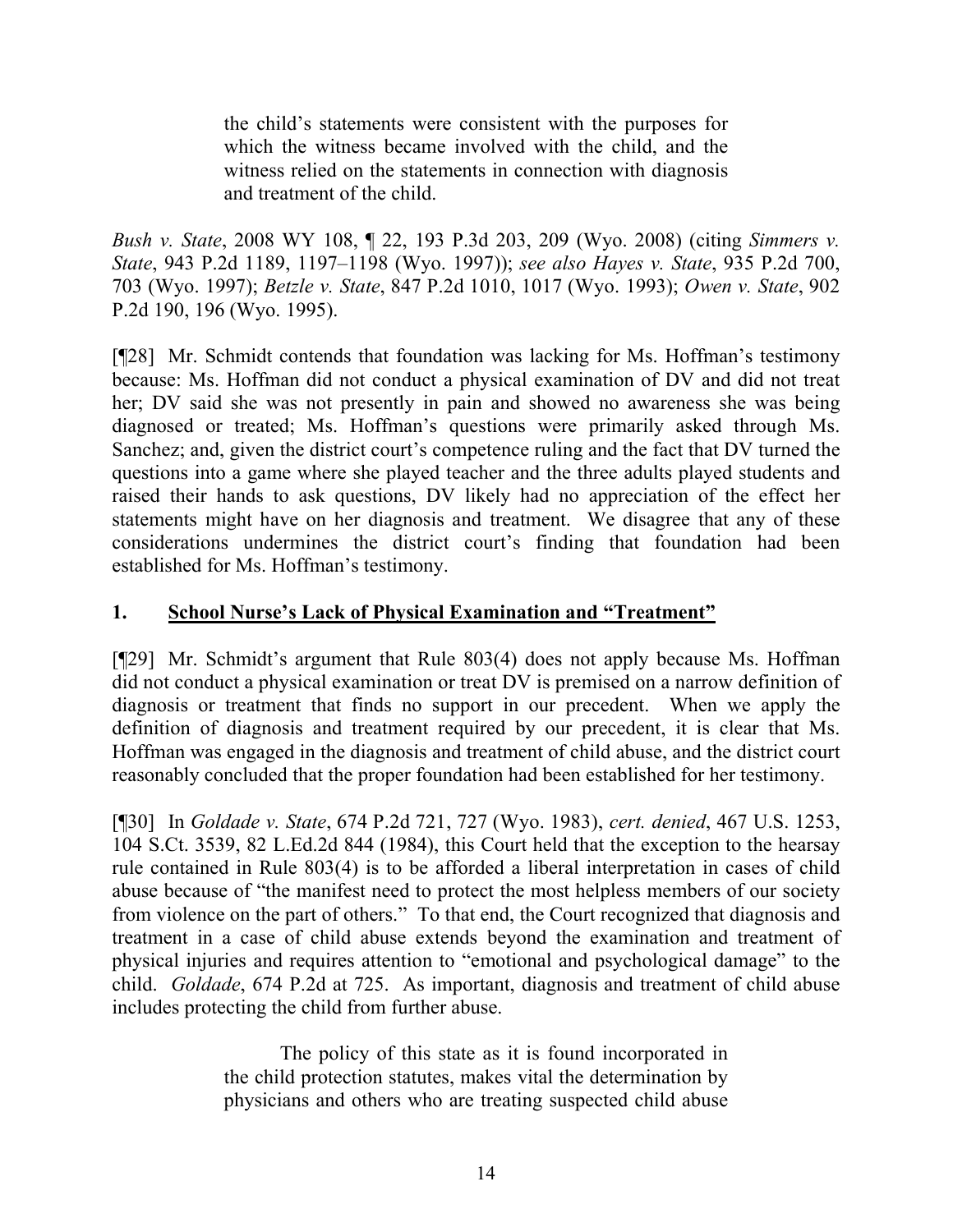cases of whether the injuries were inflicted deliberately. They also must decide whether the child may be in imminent danger, which determination is necessary in determining the propriety of temporary protective custody.

*Goldade*, 674 P.2d at 726; *see also Oldman v. State*, 998 P.2d 957, 962 (Wyo. 2000) (recognizing prevention of further abuse as part of treatment in domestic abuse case).<sup>1</sup>

[¶31] During the pretrial evidentiary hearing to determine the admissibility of Ms. Hoffman's testimony, Ms. Hoffman testified:

> Q. Okay. When you specifically were involved and, you know, asked D.V. questions on having her demonstrate these things, what was your primary goal? What were you looking to find out when you were talking to D.V.?

> A. I was looking for any current injuries that would need to be looked into, primarily. And then just finding out her well-being, you know, what had happened to her, what she was really trying to tell us.

> Q. What, if any, concerns did you have about her going back home at that time?

> A. At that time, I didn't know if it was a safe place to go. I was concerned it wouldn't be.

[¶32] Ms. Hoffman's purposes in interacting with and listening to DV were to determine what happened with DV, to determine whether what happened to DV was deliberate, and to determine whether DV was in danger of further abuse. These purposes are consistent with the diagnosis and treatment of child abuse, and we thus conclude that the necessary foundation was laid: DV's statements were consistent with the purposes for which Ms. Hoffman became involved with her, and Ms. Hoffman relied upon the statements in connection with DV's diagnosis and treatment. 2

<sup>1</sup> Other jurisdictions have concluded likewise. *See, e.g.*, *Cooley v. State*, 76 So.3d 210, 213 (Miss. Ct. App. 2011) (child abuse treatment encompasses treating emotional and psychological injuries and prevention); *Hawkins v. State*, 72 S.W.3d 493, 496 (Ark. 2002) (citation omitted) ("[P]revention of recurrence of the injury is a paramount consideration in the treatment of children who have been sexually abused in the home."); *State v. Tracy*, 482 N.W.2d 675, 681-82 (Iowa 1992) (treatment for child abuse includes preventing recurrent abuse); *United States v. Renville*, 779 F.2d 430, 438 (8th Cir. 1985) (information that abuser is household member is "reasonably pertinent" to course of treatment which includes removing child from home).

<sup>&</sup>lt;sup>2</sup> Ms. Hoffman's role as school nurse constrained her from looking under DV's clothing to perform a physical examination and treat DV's vaginal wound. This does not detract from the finding that Ms. Hoffman was engaged in the diagnosis and treatment of DV's abuse. Ms. Hoffman, acting with Mr. Mellizo and Ms. Sanchez, took steps, through their report to the principal and subsequent report to DFS,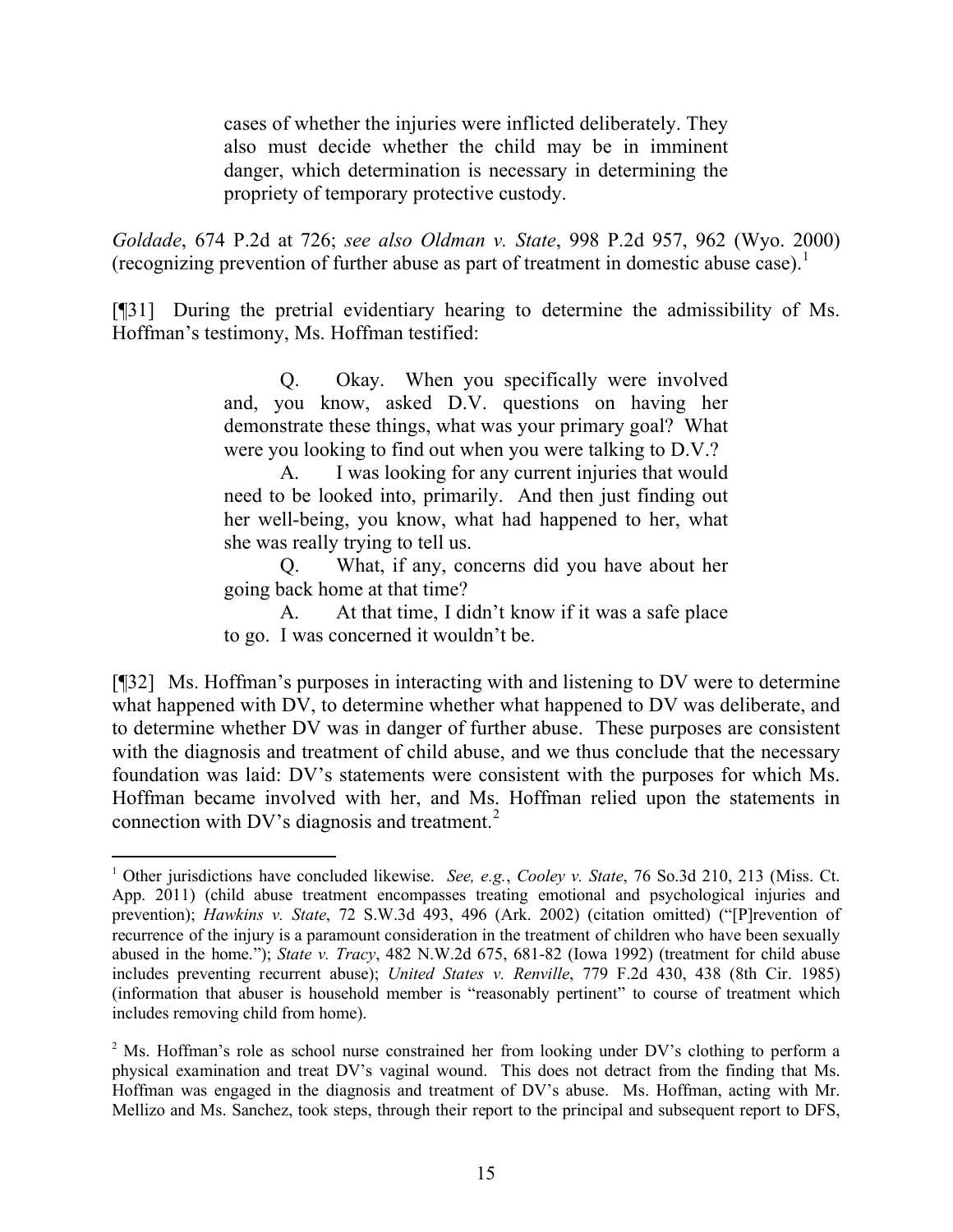# **2. DV's Understanding of Diagnosis and Treatment**

[¶33] Mr. Schmidt's suggestion that because DV was not in pain when she made her statements to Ms. Hoffman, she likely had no appreciation that she was being diagnosed or treated, and no understanding of the importance of her statements, has no bearing on our conclusion. As we previously discussed, the focus in determining foundation for a child's statements to a medical professional is not on the child's subjective understanding or motivation, but rather on whether the child's statements "were consistent with the purposes for which the witness became involved with the child." *Bush*, ¶ 22, 193 P.3d 209. Indeed, we have observed:

> Public policy justifies a more liberal approach that should prevail in cases such as this because, although the child may be too young to know what is actually germane to his or her treatment, still the child has no reason to fabricate and, presumably, furnishes the physician a full account of the occurrence, simply as a part of the story of the injury. Lloyd Leva Plaine, Comment, *Evidentiary Problems in Criminal Child Abuse Prosecutions,* 63 GEO. L.J. 257 (1974).

*Owen*, 902 P.2d at 190 (quoting *Betzle*, 847 P.2d at 1020-21).

[¶34] A finding that DV had a subjective understanding of her diagnosis and treatment, and what might be germane to that, was not required to establish foundation for Ms. Hoffman's testimony. The district court therefore did not abuse its discretion in admitting Ms. Hoffman's testimony without first determining DV's subjective understanding or motivation.

# **3. Questioning through Ms. Sanchez**

[¶35] Ms. Hoffman testified that at one point during the discussion with DV, DV turned the discussion into a game where she played teacher and the adults played students who would raise their hands to ask questions. In the course of this game, Ms. Hoffman raised her hand and when called upon, asked if DV had any current "owies." DV would not answer her question and said only Ms. Sanchez could ask questions. Ms. Sanchez then repeated Ms. Hoffman's question and DV responded that she had no current owies. Mr. Schmidt contends that this game playing, and the fact that most of the questions were asked by Ms. Sanchez or Mr. Mellizo, belies any finding that the discussion was truly an

that allowed DV to receive proper care for her physical wounds, and any psychological or emotional wounds, and protection from further abuse.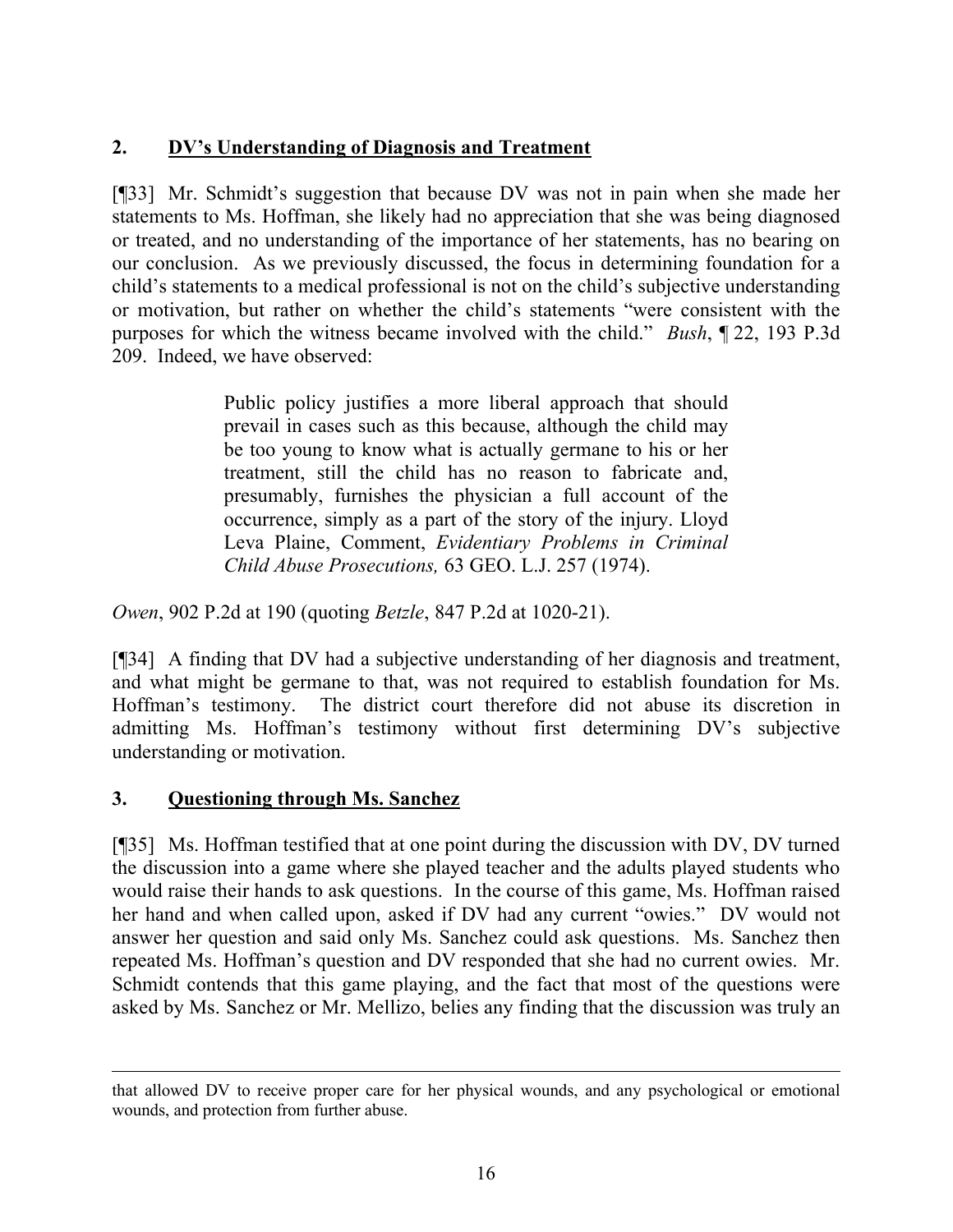interaction between Ms. Hoffman as a nurse and DV as a patient seeking treatment. We again disagree.

[¶36] First, as we have discussed, DV's subjective understanding of the conversation with these adults and its implications does not determine foundation. Additionally, we have held that statements of a child are admissible under Rule 803(4) even when the child does not make those statements directly to the medical professional.

> A statement need not be made to a physician, and statements made to hospital attendants, or even family members, may be admitted under Rule 803(4) if the foundation conditions are satisfied.

*Stephens*, 774 P.2d at 73 (citations omitted); *see also Valmain v. State*, 5 So.3d 1079, 1083 (Miss. 2009) (observing Rule 803(4) "casts its net wider than the patient-physician relationship" and citing cases for majority rule that exception is not confined to statements made by patient directly to medical provider).

[¶37] In this case, foundation for Ms. Hoffman's testimony was established. Regardless of whether DV spoke directly to Ms. Hoffman or to one of the other adults in the room, the statements were consistent with the purpose of Ms. Hoffman's presence and were relied upon by Ms. Hoffman in her diagnosis and treatment of DV. The fact that Ms. Sanchez asked most of the questions does not affect the admissibility of Ms. Hoffman's testimony.

[¶38] Additionally, we find nothing in the role-playing game that undermined the reliability of DV's statements. Factors relevant to the reliability of a child's statements regarding abuse include the spontaneity of the statements, consistency in the statements, unusual knowledge of sexual acts, and child-like terminology. *State v. Robinson*, 735 P.2d 801, 811-12 (Ariz. 1987); *see also Betzle*, 847 P.2d at 1016-17 (approving district court's consideration of some of the same factors in evaluating reliability of child's reported sexual abuse). DV's first report to Ms. Sanchez on the playground was spontaneous, reflected an unusual knowledge of a sex act, and was made in child-like terms. DV's descriptions remained consistent throughout her statements and during the role-playing game. The role-playing game was one aspect of the interaction with DV, and we find no basis to conclude that it affected the trustworthiness that is otherwise inherent in Rule 803(4) statements. *See McLaury*, ¶ 11, 305 P.3d at 1147 (discussing the inherent trustworthiness of Rule 803(4) statements).

# **4. District Court's Competency Determination**

[¶39] Mr. Schmidt last contends that the district court's competency determination calls into question the reliability of DV's statements. In his briefing, he particularly focuses on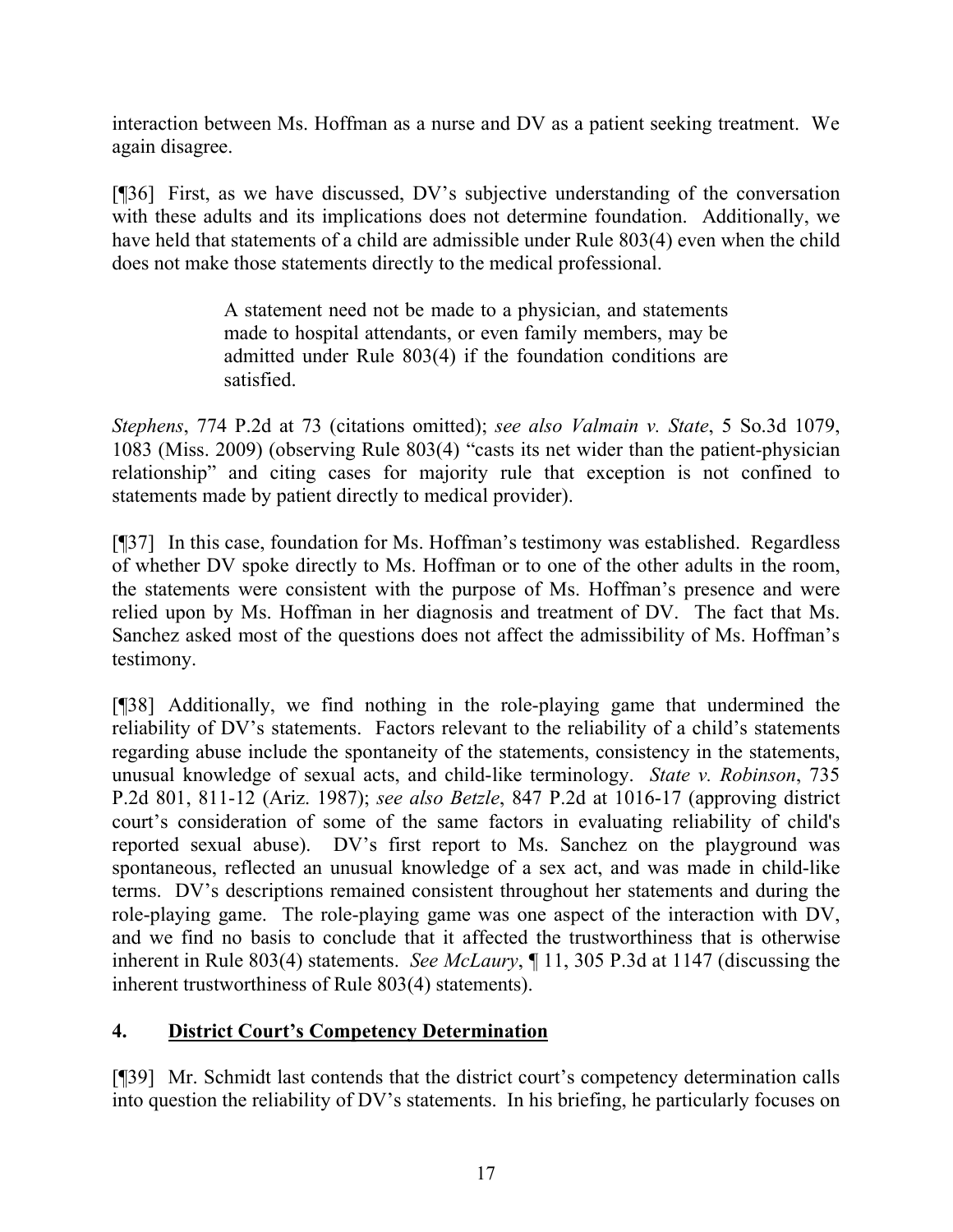DV's statements about a dragon during her competency hearing and the absence of crossexamination "to determine if the story she told at school was a similar fantasy." We find nothing in the district court's competency determination that would render DV's statements unreliable and therefore again reject Mr. Schmidt's argument.

[¶40] First, a competency determination does not also determine the reliability of a child's out-of-court statement. As one court explained:

> The determination of whether the child victim is competent to testify, which is determined at the time of trial, is a separate analysis from the determination of whether hearsay statements meet the required standard of reliability or trustworthiness as judged at the time the statement was made.

*State v. Waddell*, 527 S.E.2d 644, 651 (N.C. 2000); *see also Lancaster v. People*, 615 P.2d 720, 722 (Colo. 1980) (rejecting claim that testimonial incapacity of declarant due to her age rendered her hearsay assertion inadmissible).

[¶41] Additionally, there is much to distinguish DV's statements to school officials from the statements she made about a dragon during her competency hearing. First, dragons, though fictional, are creatures one expects a child to have been exposed to in stories, movies, games, or toys. One does not expect a child to be familiar with the sex act DV reported to school officials. Also distinguishing the statements is the spontaneity of DV's statements to Ms. Sanchez on the playground. DV initiated the contact with Ms. Sanchez and volunteered the information with no prompting or questions from Ms. Sanchez. In contrast, DV did not raise the topic of dragons during the competency hearing, and her statements about dragons were in direct response to the district court's questions. The exchange was as follows:

| THE COURT:                   | So tell me something,<br>Hmm.   |
|------------------------------|---------------------------------|
| have you ever seen a dragon? |                                 |
| THE WITNESS:                 | Yeah.                           |
| THE COURT:                   | You have? Was it a big one or a |
| little one?                  |                                 |
| THE WITNESS:                 | A little one.                   |
| THE COURT:                   | Did it breathe fire?            |
| THE WITNESS:                 | $Um$ -hum.                      |
| THE COURT:                   | It did? Where did you see him?  |
| THE WITNESS:                 | In the puppy store.             |
| THE COURT:                   | In the puppy store? They had a  |
| puppy dragon?                |                                 |
| THE WITNESS:                 | Yeah.                           |
| THE COURT:                   | What color was it?              |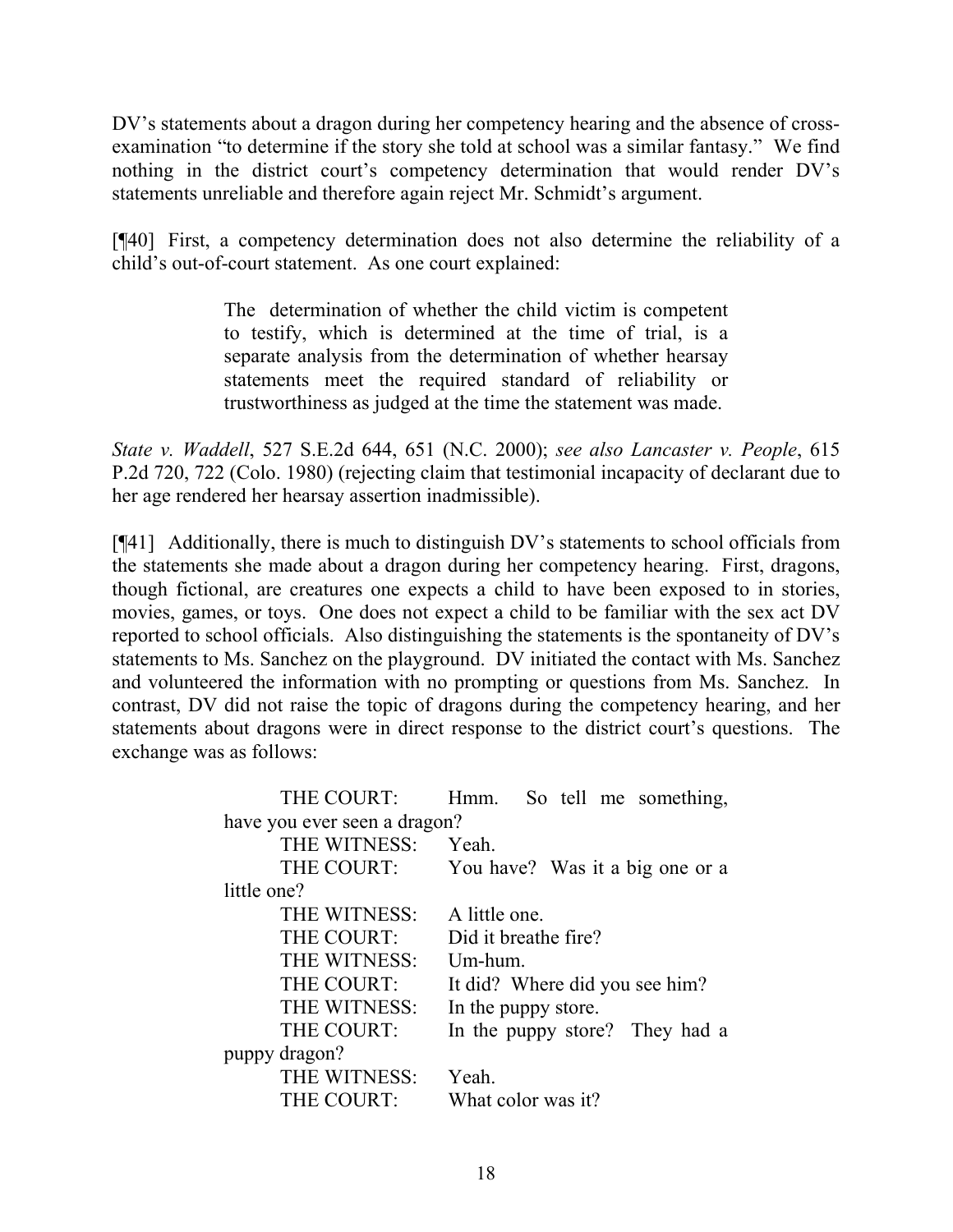| THE WITNESS:                                                   | Red and White.                                  |
|----------------------------------------------------------------|-------------------------------------------------|
| THE COURT:                                                     | Oh. Did you want to take him                    |
| home?                                                          |                                                 |
| THE WITNESS: Um-hum.                                           |                                                 |
|                                                                | THE COURT: What did your mom say?               |
|                                                                | THE WITNESS: She could take - she could take -  |
| she could take all the kind of stuff, tigers, something in the |                                                 |
| puppy store.                                                   |                                                 |
| THE COURT:                                                     | Yeah? And she – did she say it                  |
| was probably not a good idea to take the dragon home?          |                                                 |
| THE WITNESS: Um-hmm.                                           |                                                 |
|                                                                | THE COURT: Yeah? I can see that. That would     |
| be a problem. You might get burned.                            |                                                 |
| THE WITNESS: Um-hum.                                           | * * *                                           |
|                                                                | THE COURT: Okay. Anybody have any               |
| questions that you wanted to have me ask?                      |                                                 |
|                                                                | [PROSECUTOR]: No, sir. I don't believe so, Your |
| Honor.                                                         |                                                 |
| [DEFENSE COUNSEL]: No, sir.                                    |                                                 |
| THE COURT:                                                     | Hang on just one second. When                   |
| you saw that dragon in the $-$ in the puppy store.             |                                                 |
| THE WITNESS:                                                   | $Um-hum?$                                       |
|                                                                | THE COURT: Was it a real dragon?                |
| THE WITNESS: Um-hmm.                                           |                                                 |
| THE COURT:                                                     | Okay. You weren't scared or                     |
| anything?                                                      |                                                 |
| THE WITNESS:                                                   | Huh-uh.                                         |
| THE COURT:                                                     | Oh, all right.                                  |
| THE WITNESS:                                                   | I am very happy.                                |
| THE COURT:                                                     | You were very happy?                            |
| THE WITNESS:                                                   | Um-hum.                                         |
| THE COURT:                                                     | Was it $-$ he must have been a nice             |
| one. Did you pet him?                                          |                                                 |
| THE WITNESS:                                                   | (Nods head.)                                    |
| THE COURT:                                                     | He lets you pet him?                            |
| THE WITNESS:                                                   | He is very nice.                                |
| THE COURT:                                                     | Oh, all right. Well, I'm glad to                |
| hear that. Sometimes they're kind of ornery.                   |                                                 |
| THE WITNESS:                                                   | Uh-hum.                                         |
|                                                                |                                                 |

[¶42] We do not question the district court's competency determination, but we disagree with Mr. Schmidt's characterization of the above exchange as illustrating "a penchant for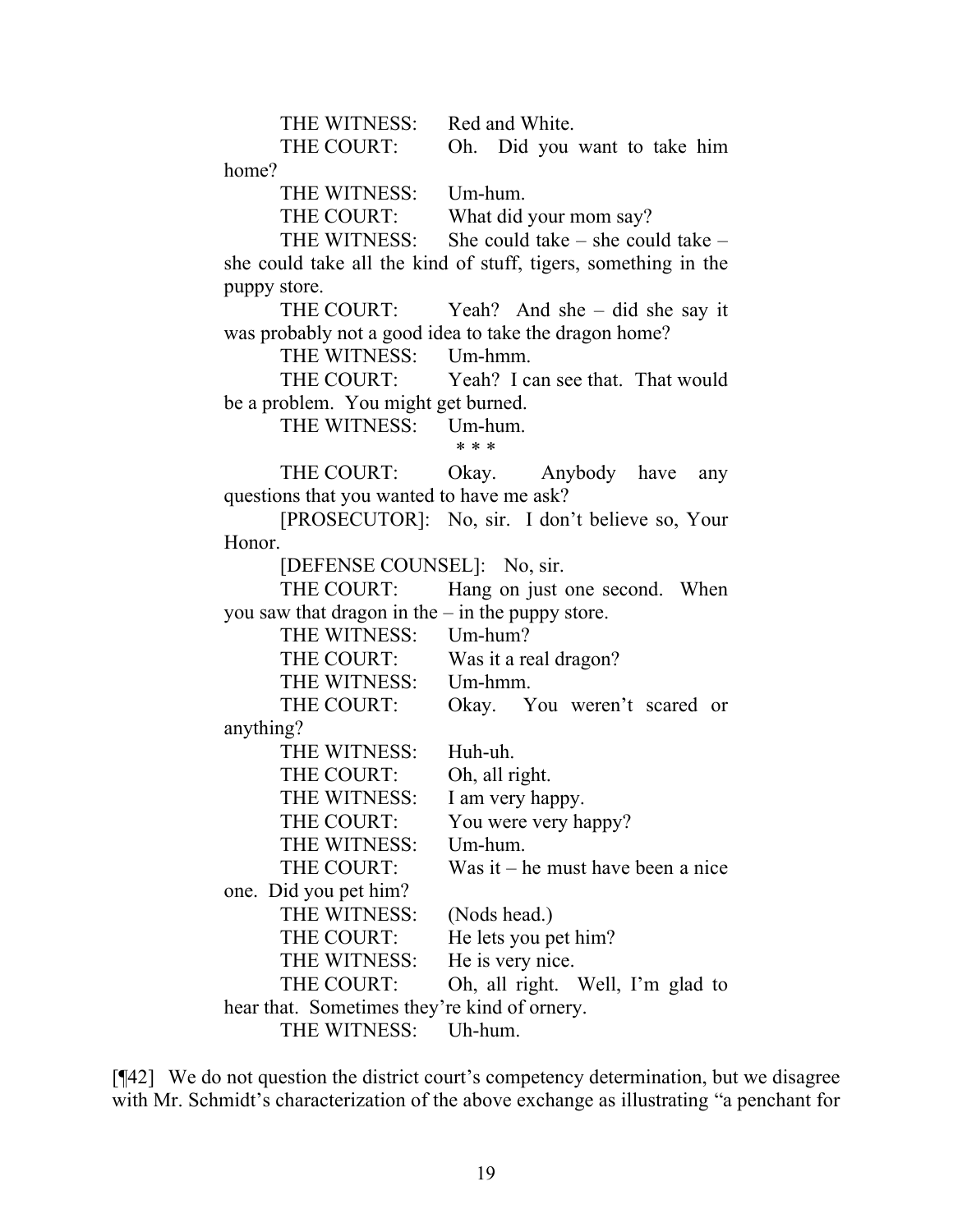fantasy." DV did not tell a story about a dragon but instead answered specific questions about a dragon. The record contains no indication of similar questioning during DV's interaction with the three school officials. DV volunteered her initial report to Ms. Sanchez and in response to non-leading prompts described what she meant with dolls, a physical demonstration, and a drawing.

[¶43] The district court made a competency determination that addressed DV's competence to testify at trial. That determination was separate from the court's determination of the reliability of DV's out-of-court statements when they were made, and we find nothing in the competency hearing or order that undermines the foundation for Ms. Hoffman's testimony.<sup>3</sup>

[¶44] For all of the above reasons, we find no abuse of discretion in the district court's decision to allow Ms. Hoffman's testimony.

# **B. Sixth Amendment Confrontation Clause**

[¶45] Mr. Schmidt contends that because DV was unavailable to testify and he had no opportunity to cross-examine her, the admission of her statements through Ms. Hoffman's testimony violated his confrontation rights under the Sixth Amendment. We find no constitutional violation.

[¶46] The Sixth Amendment protects a defendant's right to confront witnesses against him. *Bruce v. State*, 2015 WY 46, ¶ 21, 346 P.3d 909, 918 (Wyo. 2015) (citing *Crawford v. Washington*, 541 U.S. 36, 59, 124 S.Ct. 1354, 1369, 158 L.Ed.2d 177 (2004)). We have said:

> [O]wing to that protection, testimonial statements of a witness absent from trial are admissible "only where the declarant is unavailable, and only where the defendant has had a prior opportunity to cross-examine." *Crawford v. Washington*, 541 U.S. 36, 59, 124 S.Ct. 1354, 1369, 158 L.Ed.2d 177 (2004); *see also Anderson v. State*, 2014 WY 13, ¶ 27, 317 P.3d 1108, 1118 (Wyo.2014); *Rodriguez v. State*, 2010 WY 170, ¶ 9, 245 P.3d 818, 823 (Wyo.2010); *Szymanski v. State*, 2007 WY 139, ¶ 16, 166 P.3d 879, 883 (Wyo.2007). Stated as a threepart test, the Sixth Amendment confrontation clause bars the

<sup>&</sup>lt;sup>3</sup> We are likewise untroubled by the district court's finding that DV's statements lacked the trustworthiness required for admission under the catchall exception. The court made that determination based on factors that differ from those considered under Rule 803(4) and more particularly the State's failure to prove those factors. Again, once foundation is established for the admission of a Rule 803(4) statement, the statement is deemed reliable and no additional showing of the statement's trustworthiness is required. *McLaury*, ¶ 11, 305 P.3d at 1147.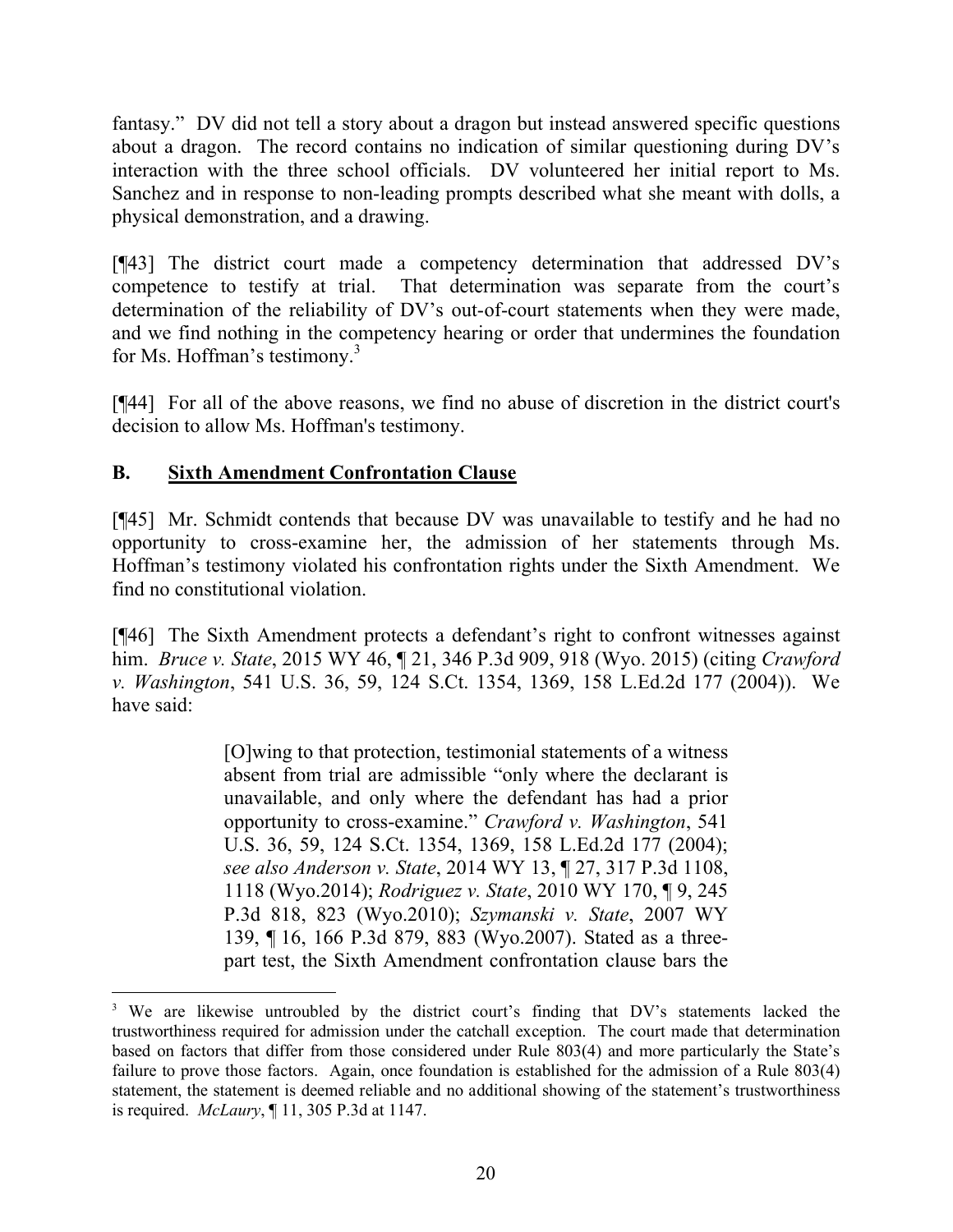admission of an out-of-court statement if the statement is testimonial, the declarant is unavailable, and the defendant had no opportunity to cross-examine the declarant concerning the statement. *Crawford*, 541 U.S. at 68, 124 S.Ct. at 1374; *Szymanski*, ¶ 16, 166 P.3d at 883.

*Bruce*, ¶ 21, 346 P.3d at 918.

[¶47] In this case, there is no question that the declarant, DV, was unavailable to testify and that Mr. Schmidt had no opportunity to cross-examine DV concerning her statements. The question we must address is whether DV's statements were testimonial within the meaning of the Sixth Amendment.

[¶48] A statement made to a law enforcement officer is testimonial "when the circumstances objectively indicating that the primary purpose of the interrogation is to establish or prove past events potentially relevant to later criminal prosecution." *Bruce*, ¶ 24, 346 P.3d at 919 (quoting *Davis v. Washington*, 547 U.S. 813, 822, 126 S.Ct. 2266, 2273–74, 165 L.Ed.2d 224 (2006)). Whether a statement made to someone who is not a law enforcement officer is testimonial presents a different question, which the Supreme Court recently addressed in *Ohio v. Clark*, U.S. , 135 S.Ct. 2173, 192 L.Ed.2d 306 (2015).

[¶49] In *Clark*, the Supreme Court addressed whether a child's statements to his teacher, in which he identified his abuser, were testimonial. *Clark*, U.S. , 135 S.Ct. at 2181. Because the analysis the Court used in *Clark* is fact-based, and the facts of that case are particularly relevant to the case before this Court, we include those here.

> Darius Clark, who went by the nickname "Dee," lived in Cleveland, Ohio, with his girlfriend, T.T., and her two children: L.P., a 3–year–old boy, and A.T., an 18–month–old girl. Clark was also T.T.'s pimp, and he would regularly send her on trips to Washington, D.C., to work as a prostitute. In March 2010, T.T. went on one such trip, and she left the children in Clark's care.

> The next day, Clark took L.P. to preschool. In the lunchroom, one of L.P.'s teachers, Ramona Whitley, observed that L.P.'s left eye appeared bloodshot. She asked him " '[w]hat happened," " and he initially said nothing. Eventually, however, he told the teacher that he " 'fell.' " When they moved into the brighter lights of a classroom, Whitley noticed " '[r]ed marks, like whips of some sort,' " on L.P.'s face. She notified the lead teacher, Debra Jones, who asked L.P., "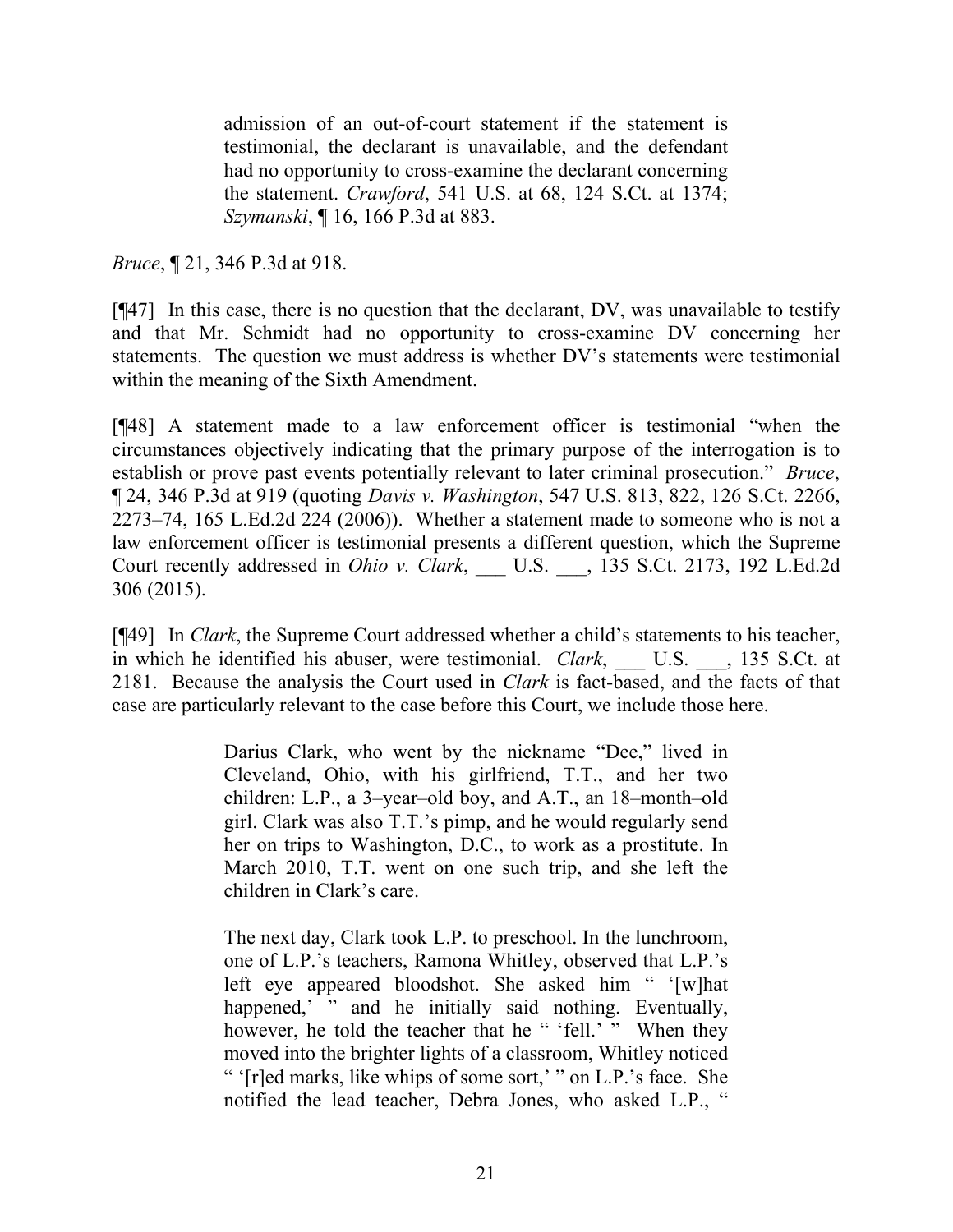'Who did this? What happened to you?' " According to Jones, L.P. " 'seemed kind of bewildered' " and " 'said something like, Dee, Dee.' " Jones asked L.P. whether Dee is "big or little," to which L.P. responded that "Dee is big." Jones then brought L.P. to her supervisor, who lifted the boy's shirt, revealing more injuries. Whitley called a child abuse hotline to alert authorities about the suspected abuse.

When Clark later arrived at the school, he denied responsibility for the injuries and quickly left with L.P. The next day, a social worker found the children at Clark's mother's house and took them to a hospital, where a physician discovered additional injuries suggesting child abuse. L.P. had a black eye, belt marks on his back and stomach, and bruises all over his body. A.T. had two black eyes, a swollen hand, and a large burn on her cheek, and two pigtails had been ripped out at the roots of her hair.

*Clark*, U.S. , 135 S.Ct. at 2177-78 (footnote and citations omitted).

[¶50] Because L.P. had been found incompetent to testify, his statements to his teachers were admitted under a state rule of evidence that allowed admission of reliable hearsay by child abuse victims. *Clark*, U.S. , 135 S.Ct. at 2178. A jury convicted Clark on all but one of the charged counts, and Clark challenged his conviction on Sixth Amendment grounds. *Id*. A state appellate court reversed his conviction, and the Ohio Supreme Court affirmed that reversal. *Id*.

[¶51] The Supreme Court reversed, holding that L.P.'s statements to his teachers were were not testimonial. *Clark*, \_\_\_ U.S. \_\_\_, 135 S.Ct. at 2181. In reaching that conclusion, the Court did not adopt a categorical rule that statements made to individuals who are not law enforcement officers do not implicate Sixth Amendment concerns, but it did observe that "such statements are much less likely to be testimonial than statements to law enforcement officers." *Id*. The Court held:

> In the end, the question is whether, in light of all the circumstances, viewed objectively, the "primary purpose" of the conversation was to "creat[e] an out-of-court substitute for trial testimony."

*Clark*, \_\_\_ U.S. \_\_\_, 135 S.Ct. at 2180 (quoting *Michigan v. Bryant*, 562 U.S. 344, 358, 131 S.Ct. 1143, 179 L.Ed.2d 93 (2011)); *see also Villarreal v. State*, 2017 WY 81, ¶ 15, P.3d (Wyo. 2017).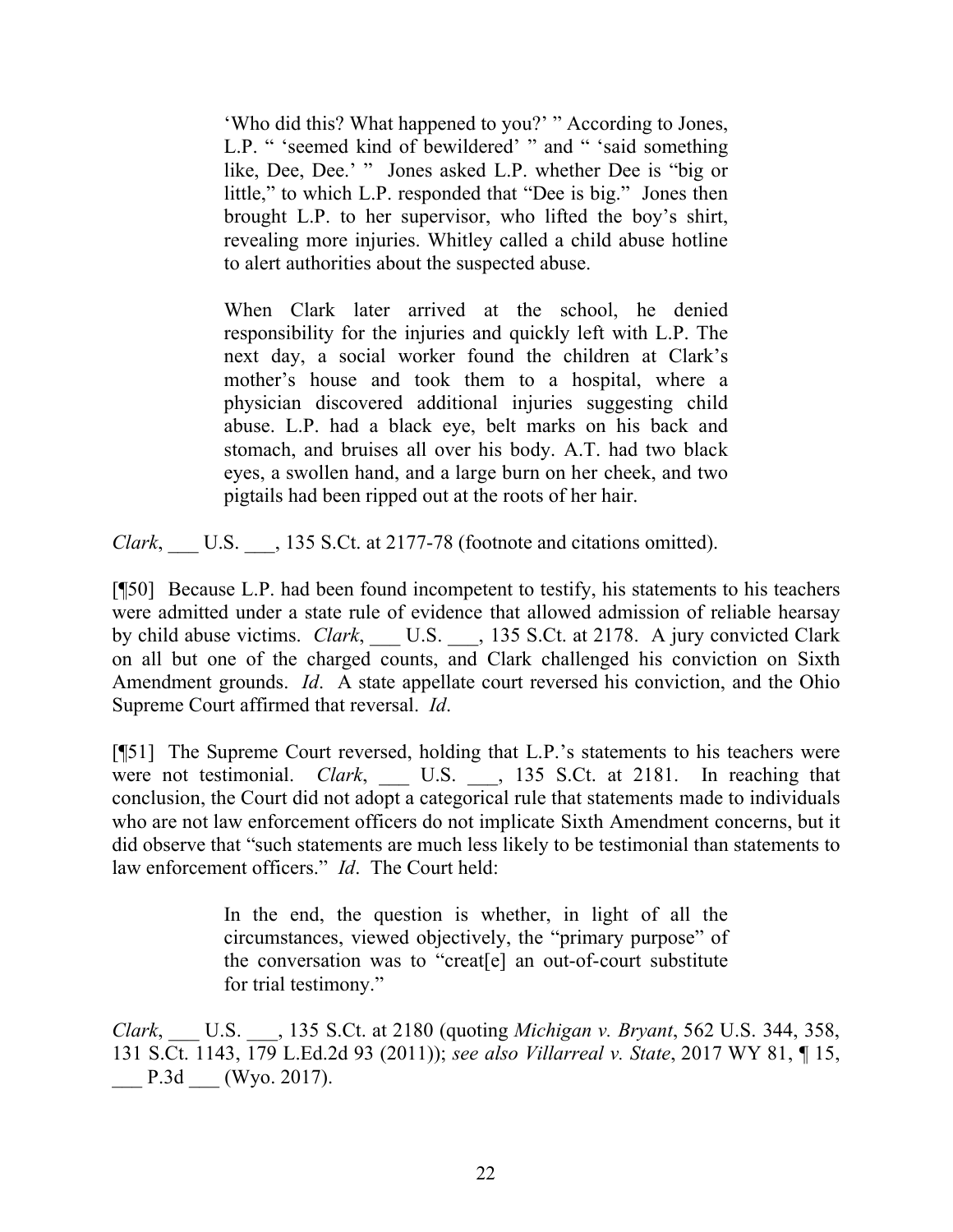[¶52] Drawing on its precedent, the Court outlined a number of factors relevant to determining the primary purpose of a conversation, none of which were singularly determinative: 1) the existence of an ongoing emergency; 2) the formality of the conversation, with a "formal station-house interrogation" being more likely to have a purpose of creating evidence for prosecution and a less formal setting being less likely to have such a purpose; and 3) the applicability of a rule of hearsay that is designed to identify the statement as reliable. *Clark*, U.S. , 135 S.Ct. at 2180 (citations omitted). Adding on to these considerations, the Court cited the declarant's age as another factor:

> Statements by very young children will rarely, if ever, implicate the Confrontation Clause. Few preschool students understand the details of our criminal justice system. Rather, "[r]esearch on children's understanding of the legal system finds that" young children "have little understanding of prosecution." Brief for American Professional Society on the Abuse of Children as *Amicus Curiae* 7, and n. 5 (collecting sources).  $* * *$  On the contrary, a young child in these circumstances would simply want the abuse to end, would want to protect other victims, or would have no discernible purpose at all.

*Clark*, \_\_\_ U.S. \_\_\_, 135 S.Ct. at 2182.

[¶53] The final factor the Court added to its analysis was the context of the statement, including the questioner's identity and the relationship between the questioner and declarant.

> Courts must evaluate challenged statements in context, and part of that context is the questioner's identity. *See id.*, at 369, 131 S.Ct. 1143. Statements made to someone who is not principally charged with uncovering and prosecuting criminal behavior are significantly less likely to be testimonial than statements given to law enforcement officers. *See, e.g.*, *Giles*, 554 U.S., at 376, 128 S.Ct. 2678. It is common sense that the relationship between a student and his teacher is very different from that between a citizen and the police. We do not ignore that reality.

*Clark*, \_\_\_ U.S. \_\_\_, 135 S.Ct. at 2182.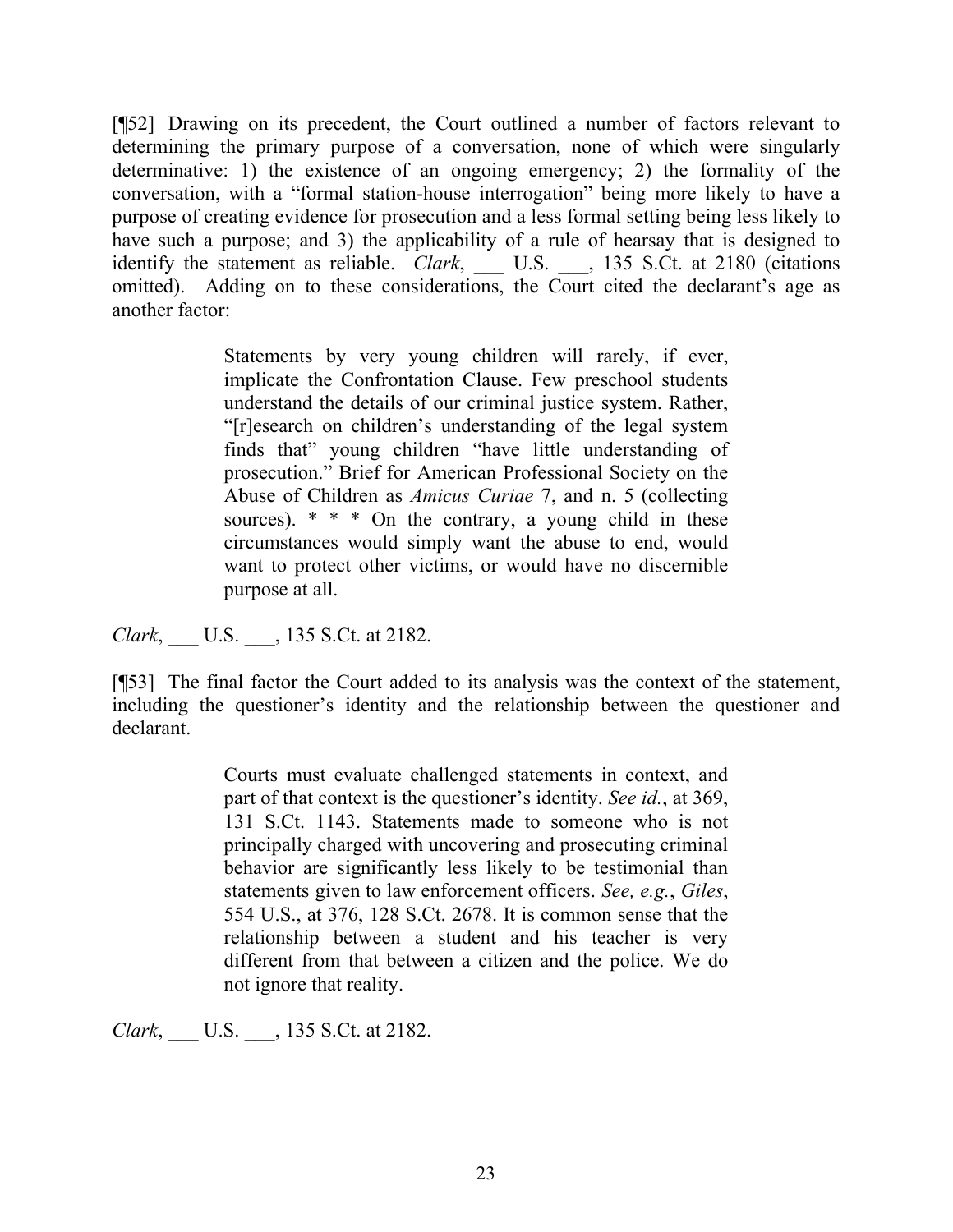[¶54] The Supreme Court's application of these factors led it to the conclusion that L.P.'s statements to his teachers were not made for a primary purpose of providing evidence for his abuser's prosecution and were therefore not testimonial.

> L.P.'s statements occurred in the context of an ongoing emergency involving suspected child abuse. When L.P.'s teachers noticed his injuries, they rightly became worried that the 3–year–old was the victim of serious violence. Because the teachers needed to know whether it was safe to release L.P. to his guardian at the end of the day, they needed to determine who might be abusing the child. Thus, the immediate concern was to protect a vulnerable child who needed help. \* \* \* [T]he emergency in this case was ongoing, and the circumstances were not entirely clear. L.P.'s teachers were not sure who had abused him or how best to secure his safety. Nor were they sure whether any other children might be at risk. As a result, their questions and L.P.'s answers were primarily aimed at identifying and ending the threat. \* \* \* The teachers' questions were meant to identify the abuser in order to protect the victim from future attacks. Whether the teachers thought that this would be done by apprehending the abuser or by some other means is irrelevant. \* \* \*

> There is no indication that the primary purpose of the conversation was to gather evidence for Clark's prosecution. On the contrary, it is clear that the first objective was to protect L.P. At no point did the teachers inform L.P. that his answers would be used to arrest or punish his abuser. L.P. never hinted that he intended his statements to be used by the police or prosecutors. And the conversation between L.P. and his teachers was informal and spontaneous. The teachers asked L.P. about his injuries immediately upon discovering them, in the informal setting of a preschool lunchroom and classroom, and they did so precisely as any concerned citizen would talk to a child who might be the victim of abuse. This was nothing like the formalized station-house questioning in *Crawford* or the police interrogation and battery affidavit in *Hammon*.

*Clark*, \_\_\_ U.S. \_\_\_, 135 S.Ct. at 2182 (footnote omitted).

[¶55] We see nothing to distinguish DV's statements in this case from L.P.'s statements in *Clark*. DV's statements and the questioning by school officials were spontaneous and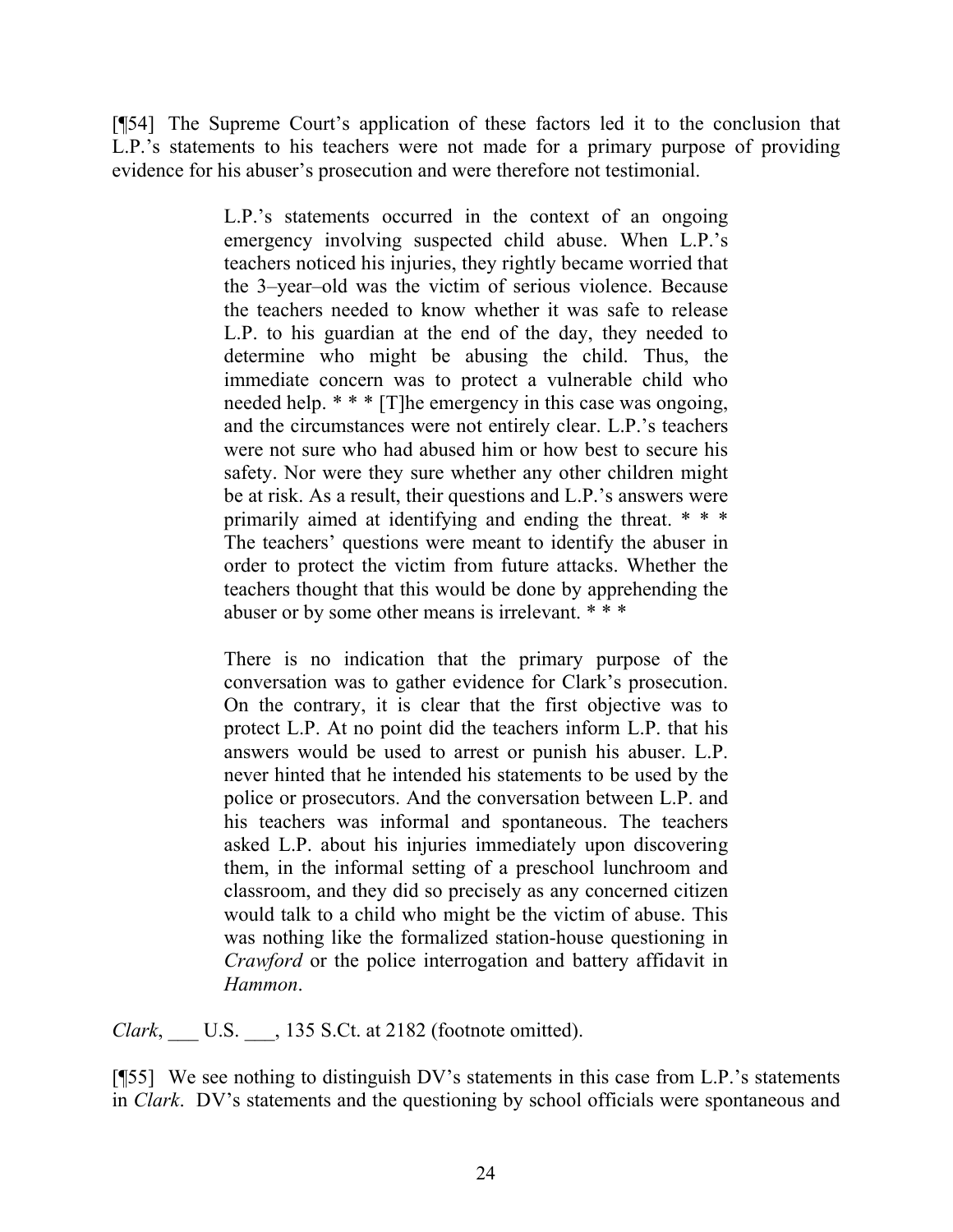done in the informal setting of first the playground and then the school counselor's office. There is no indication that DV made her statements intending them to be used in a prosecution or even knew such a result was possible. Nor is there any indication that the school officials asked their questions with the goal of obtaining a prosecution. The evidence is clear that their intention was to determine whether DV had been hurt and was in danger of further injury. We thus conclude DV's statements were not made for the primary purpose of creating evidence for Mr. Schmidt's prosecution and were not testimonial.

[¶56] Finally, we reject Mr. Schmidt's suggestion that the school officials' status as mandatory reporters should change this result. We agree with the Supreme Court's reasoning:

> Clark's efforts to avoid this conclusion are all off-base. He emphasizes Ohio's mandatory reporting obligations, in an attempt to equate L.P.'s teachers with the police and their caring questions with official interrogations. But the comparison is inapt. The teachers' pressing concern was to protect L.P. and remove him from harm's way. Like all good teachers, they undoubtedly would have acted with the same purpose whether or not they had a state-law duty to report abuse. And mandatory reporting statutes alone cannot convert a conversation between a concerned teacher and her student into a law enforcement mission aimed primarily at gathering evidence for a prosecution.

*Clark*, \_\_\_ U.S. \_\_\_, 135 S.Ct. at 2182-83.

## **CONCLUSION**

[¶57] The district court did not abuse its discretion in admitting DV's statements to the school nurse under Rule 803(4), and allowing the nurse's testimony did not violate Mr. Schmidt's Sixth Amendment right to confront witnesses against him. Affirmed.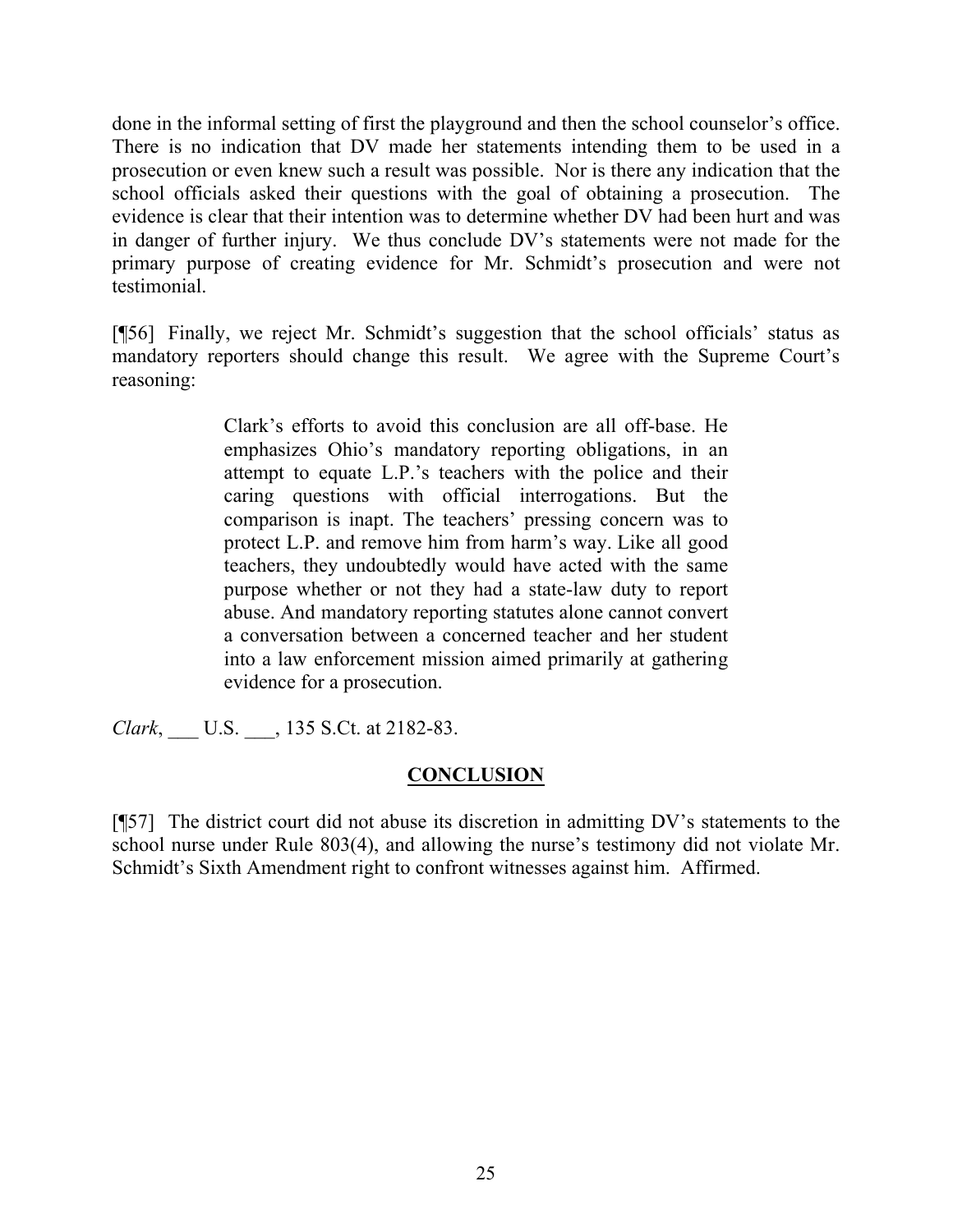FOX, Justice, dissenting, in which DAVIS, Justice, joins.

[¶58] I respectfully dissent. I would find that the district court abused its discretion when it found that the statements DV made to Ms. Hoffman fit under the hearsay exception for statements made for purposes of medical diagnosis or treatment. W.R.E. 803(4).

[¶59] Ms. Hoffman was one of three school personnel who questioned DV in order to determine what had occurred. There was no indication that DV believed Ms. Hoffman was providing medical care, and there is no evidence that Ms. Hoffman provided DV any medical care. I would tend to agree with the majority when it states "that Ms. Hoffman was engaged in the diagnosis and treatment of child abuse," however, child abuse is a crime, not a medical condition. As one leading commentator has observed, the medical diagnosis and treatment exception is based "on the process of providing conventional medical care, which requires doctors to learn basic facts from patients, and not on the process of providing social remedies aimed at detecting abuse, identifying and punishing abusers, and preventing further mistreatment." Christopher B. Mueller & Laird C. Kirkpatrick, *Federal Evidence* § 8:75 (4th ed. June 2013).

[¶60] We allow certain exceptions to the general rule against hearsay, "exceptions [which] were generally designed to encompass situations in which the four hearsay dangers are substantially lessened, and thus in effect the hearsay statements assume a greater degree of trustworthiness." *Hopkinson v. State*, 632 P.2d 79, 129 (Wyo. 1981), *cert. denied*, 455 U.S. 922, 102 S.Ct. 1280 (1982) (citing 4 Louisell & Mueller, *Federal Evidenc*e, § 14, at 69-70 (1980)). The trustworthiness associated with the medical diagnosis and treatment exception is based on "the likelihood that the declarant was motivated to tell the truth by the belief that the effectiveness of the treatment depended upon the accuracy of the information relayed." *McLaury v. State*, 2013 WY 89, ¶ 10, 305 P.3d 1144, 1146 (Wyo. 2013) (citing *Oldman v. State*, 998 P.2d 957, 961 (Wyo. 2000)). But here, the declarant, DV, was acting out a story, mostly in response to questioning by her paraprofessional, Ms. Sanchez, and there is nothing at all to indicate that she was motivated to tell the truth so that Ms. Hoffman could treat her. To the contrary, as the district court found, Ms. Hoffman "did not undertake a physical examination of D.V.," and after the interview with school personnel, DV was sent to the SANE nurse for examination.

[¶61] The majority relies on *Goldade v. State*, a case in which this Court affirmed the admission of medical treaters' testimony regarding the abused child's identification of her abuser, 674 P.2d 721, 724 (Wyo. 1983), *cert. denied*, 467 U.S. 1253, 104 S.Ct. 3539, 82 L.Ed.2d 844 (1984), even though we recognized "the general rule that statements attributing fault usually are not admissible under rules identical to Rule 803(4)." *Id.* at 725. There, we found that "the function of the court must be to pursue the transcendent goal of addressing the most pernicious social ailment which afflicts our society, family abuse, and more specifically, child abuse." *Id.* at 727. We felt that important policy consideration justified a "liberal interpretation" of W.R.E. 803(4), "insofar as it applies in child abuse cases." *Id.* While I share the *Goldade* Court's profound alarm regarding child abuse, I believe that we should address that concern, while adhering to our obligation to the rule of law, by adopting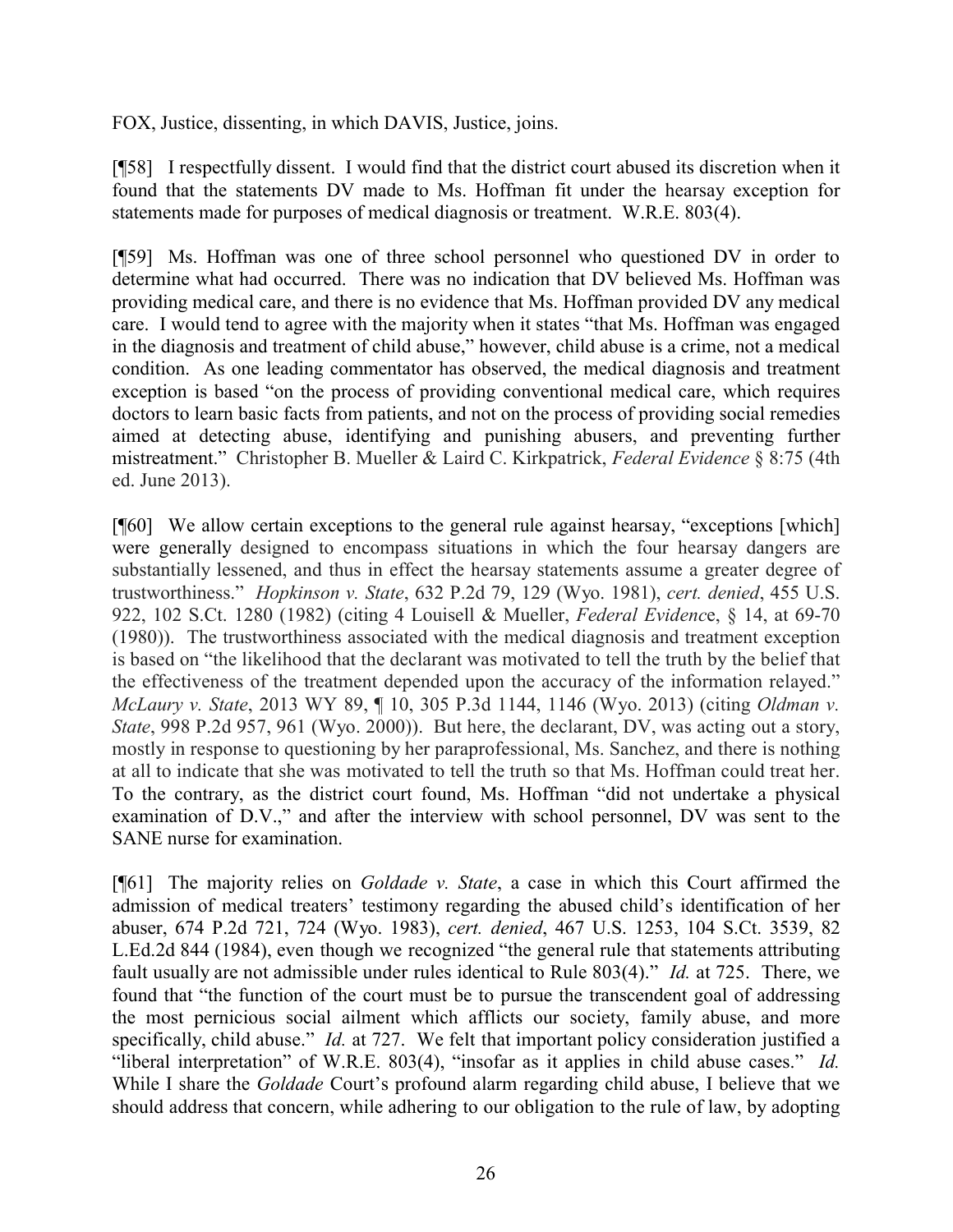a rule that fits, rather than straining the rule we have.<sup>4</sup> See, e.g., Sharp v. Commonwealth, 849 S.W.2d 542, 546 (Ky. 1993) ("There may be a temptation among judges to let pity for small children who may have been victimized by vicious adults overcome their duty to enforce the rules of evidence."); *State v. Myatt*, 697 P.2d 836, 842 (Kan. 1985) ("The problem with 'stretching' the existing exceptions in this manner is the destruction of the certainty and integrity of the exceptions.").

[¶62] Several states have already adopted such a rule. In *Ohio v. Clark*, --- U.S. ---, 135 S.Ct. 2173, 192 L.Ed.2d 306 (2015), the case relied upon by the majority in its discussion of the confrontation clause, the child victim's statements were admitted under Ohio Rule of Evidence 807, which the Court noted "allows the admission of reliable hearsay by child abuse victims." *Clark*, --- U.S. ---, 135 S.Ct. at 2178.<sup>5</sup> Other states have similar rules or

7 Handbook of Fed. Evid. § 803:4 (7th ed. Nov. 2016 update) *§ 803:4 Rule 803(4): statements made for purposes of medical diagnosis or treatment*. *See also* Robert P. Mosteller, *The Maturation and Disintegration of the Hearsay Exception for Statements for Medical Examination in Child Sexual Abuse Cases*, 65-WTR Law & Contemp. Probs. 47 (Winter 2002).

l 4

<sup>5</sup> Evid R 807 Hearsay exceptions; child statements in abuse cases

**(A)** An out-of-court statement made by a child who is under twelve years of age at the time of trial or hearing describing any sexual act performed by, with, or on the child or describing any act of physical violence directed against the child is not excluded as hearsay under Evid.R. 802 if all of the following apply:

(1) The court finds that the totality of the circumstances surrounding the making of the statement provides particularized guarantees of trustworthiness that make the statement at least as reliable as statements admitted pursuant to Evid.R. 803 and 804. The circumstances must establish that the child was particularly likely to be telling the truth when the statement was made and that

<sup>[</sup>M]any commentators have expressed concern that in the course of laudable efforts to combat child abuse, prosecutors, courts, and others have occasionally overreached. *See, e.g.*, Michael H. Graham, *The Confrontation Clause, the Hearsay Rule, and Child Sexual Abuse Prosecutions: The State of the Relationship*, 72 Minn.L.Rev. 523, 529 n.26 (1988) ("The successful prosecution of child sexual abuse cases should not be permitted to distort the hearsay exception for statements for medical diagnosis or treatment. Almost anything is relevant to the diagnosis or treatment of psychological well being, and far too many untrustworthy statements are relevant to preventing repetition of the abuse."); Robert P. Mosteller, *Child Sexual Abuse and Statements for the Purpose of Medical Diagnosis or Treatment*, 67 N.C.L.Rev. 257, 258 (1989). (Applications of medical diagnosis or treatment exception in child abuse cases "have tended to expose the thinness of the justification for extending the exception to statements made without any view toward treatment.")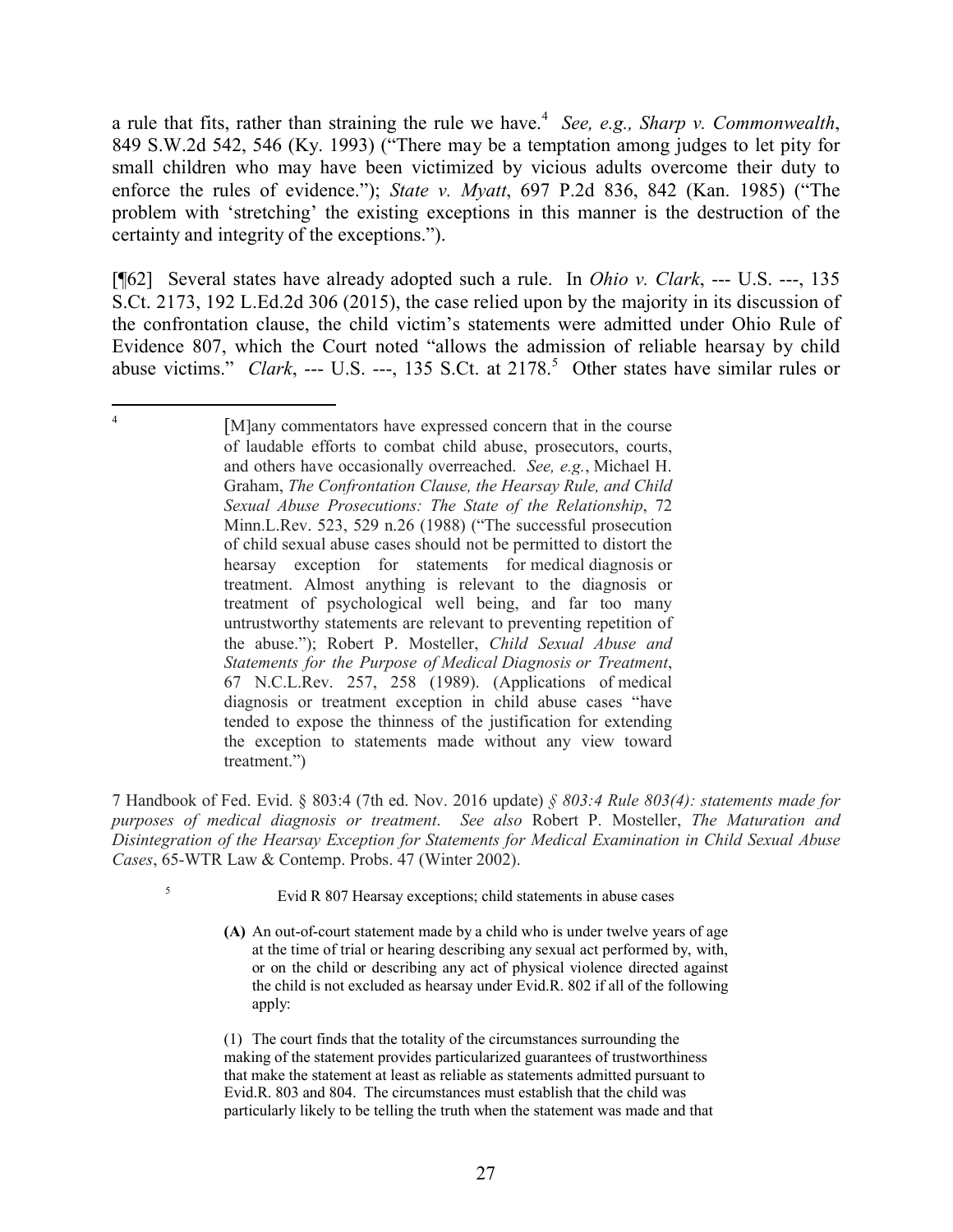the test of cross-examination would add little to the reliability of the statement. In making its determination of the reliability of the statement, the court shall consider all of the circumstances surrounding the making of the statement, including but not limited to spontaneity, the internal consistency of the statement, the mental state of the child, the child's motive or lack of motive to fabricate, the child's use of terminology unexpected of a child of similar age, the means by which the statement was elicited, and the lapse of time between the act and the statement. In making this determination, the court shall not consider whether there is independent proof of the sexual act or act of physical violence.

(2) The child's testimony is not reasonably obtainable by the proponent of the statement.

(3) There is independent proof of the sexual act or act of physical violence.

(4) At least ten days before the trial or hearing, a proponent of the statement has notified all other parties in writing of the content of the statement, the time and place at which the statement was made, the identity of the witness who is to testify about the statement, and the circumstances surrounding the statement that are claimed to indicate its trustworthiness.

**(B)** The child's testimony is "not reasonably obtainable by the proponent of the statement" under division  $(A)(2)$  of this rule only if one or more of the following apply:

(1) The child refuses to testify concerning the subject matter of the statement or claims a lack of memory of the subject matter of the statement after a person trusted by the child, in the presence of the court, urges the child to both describe the acts described by the statement and to testify.

(2) The court finds all of the following:

 $\overline{a}$ 

- (a) the child is absent from the trial or hearing;
- (b) the proponent of the statement has been unable to procure the child's attendance or testimony by process or other reasonable means despite a good faith effort to do so;
- (c) it is probable that the proponent would be unable to procure the child's testimony or attendance if the trial or hearing were delayed for a reasonable time.
- (3) The court finds both of the following

(a) the child is unable to testify at the trial or hearing because of death or then existing physical or mental illness or infirmity;

(b) the illness or infirmity would not improve sufficiently to permit the child to testify if the trial or hearing were delayed for a reasonable time.

The proponent of the statement has not established that the child's testimony or attendance is not reasonably obtainable if the child's refusal, claim of lack of memory, inability, or absence is due to the procurement or wrongdoing of the proponent of the statement for the purpose of preventing the child from attending or testifying.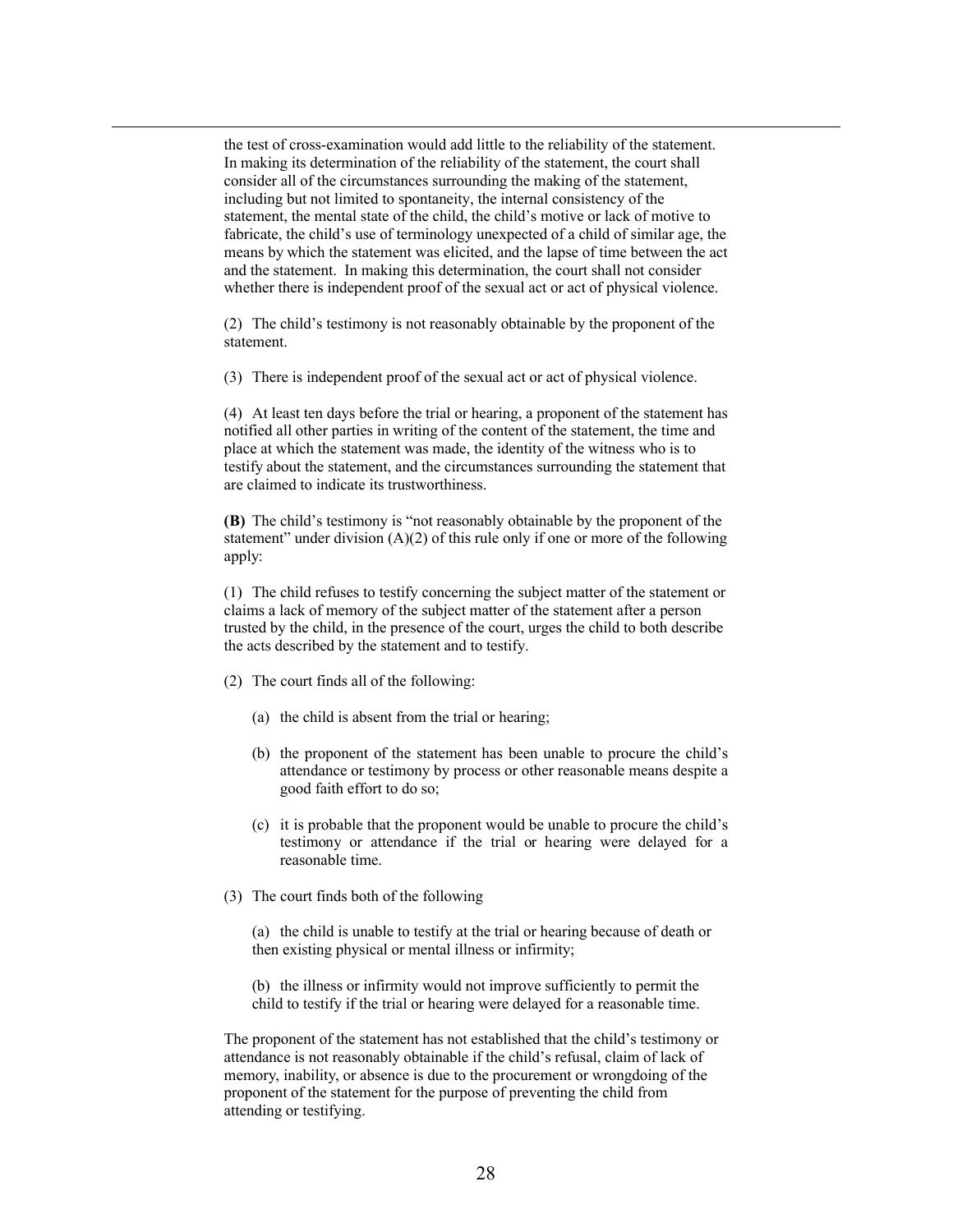statutes which allow for hearsay statements by children in abuse cases, while requiring various safeguards to ensure their reliability. 6 *See* Robert G. Marks, *Should We Believe the People Who Believe the Children?: The Need for A New Sexual Abuse Tender Years Hearsay Exception Statute*, 32 Harv. J. on Legis. 207, 237, 252-54 (1995) (proposing a model statute which "balances the prosecutorial necessity of admitting trustworthy hearsay, the values inherent in the Confrontation Clause, and the current hearsay rules and exceptions," and noting that "most states have enacted specific statutes under which child hearsay--not otherwise admissible under the state's other hearsay exceptions--would be admissible").

[¶63] Compliance with the rules of evidence, of course, does not necessarily resolve confrontation clause issues, which must be analyzed independently of the rules of evidence governing hearsay. *See, e.g., People v. Moreno*, 160 P.3d 242, 246 (Colo. 2007) (finding that previous revision of Colorado statute, Colo. Rev. Stat. Ann. § 13-25-129, allowing outof-court statements of child sex abuse victims, to the extent it allows admission of testimonial statements without an opportunity for cross-examination, "violates the confrontation guaranty of the Sixth Amendment") (citing *Crawford v. Washington*, 541 U.S. 36, 68, 124 S.Ct. 1354, 1374, 158 L.Ed.2d 177 (2004)); *Grabau v. Dep't of Health, Bd. of* 

Ohio R. Evid. 807.

l

6 *See, e.g*., Alaska Stat. Ann. § 12.40.110 (West 2017) *Hearsay evidence in prosecutions for sexual offenses*; Cal. Evid. Code § 1228 (West 2017) *Admissibility of certain out-of-court statements of minors under the age of 12; establishing elements of certain sexually oriented crimes; notice to defendant*; Cal. Evid. Code § 1360 (West 2017) *Statements describing an act or attempted act of child abuse or neglect; criminal prosecutions; requirements*; Colo. Rev. Stat. Ann. § 13-25-129 (West 2017) *Statements of child victim of unlawful sexual offense against a child or of child abuse--hearsay exception*; Del. Code Ann. tit. 11, § 3513 (West 2017) *Hearsay exception for child victim's or witness's out-of-court statement of abuse*; Fla. Stat. Ann. § 90.803(23) (West 2017) *Hearsay exception; statement of child victim*; Ind. Code Ann. § 35-37-4-6 (West 2017) *Application of section; "protected person" defined; applicable offenses; admissibility of statement or videotape; notice to defendant; jury instructions; hearing as evidence*; Mass. Gen. Laws Ann. ch. 233, § 81 (West 2017) *Criminal proceedings; out-of-court statements describing sexual contact; admissibility*; Minn. Stat. Ann. § 595.02 Subd. 3 (West 2017) *Certain out-of-court statements admissible*; Miss. R. Evid. 803(25) (West 2017) *Tender Years Exception*; Mo. Ann. Stat. § 491.075 (West 2017) *Statement of child under fourteen or vulnerable person admissible*; Mont. Code Ann. § 46-16-220 (West 2017) *Child hearsay exception--criminal proceedings*; Nev. Rev. Stat. Ann. § 51.385 (West 2017) *Admissibility; notice of unavailability or inability of child to testify*; N.J. R. Evid. 803(c)(27) (West 2017) *Statements by a Child Relating to a Sexual Offense*; Okla. Stat. Ann. tit. 12, § 2803.01 (West 2017) *Statements of children not having attained 13 years or incapacitated persons describing acts of physical abuse or sexual contact--Admissibility in criminal and juvenile proceedings*; Or. R. Evid. 803(18a) (West 2017) *Hearsay exception; availability of declarant immaterial*; 42 Pa. Cons. Stat. § 5985.1 (LexisNexis 2017) *Admissibility of certain statements*; S.C. Code Ann. § 17-23-175 (West 2017) *Admissibility of out-of-court statement of child under twelve; determination of trustworthiness; notice to adverse party*; S.D. Codified Laws § 19-19-806.1 (West 2017) *Statement by child under age thirteen or child with developmental disability regarding sex crime, physical abuse, or neglect*; Utah R. Crim. P. 15.5 (West 2017) *Out of Court Statement and Testimony of Child Victims or Child Witnesses of Sexual or Physical Abuse--Conditions of Admissibility*; Vt. R. Evid. 804a (West 2017) *Hearsay Exception; Putative Victim Age 12 or Under; Person with a Mental Illness or Developmental Disability*; Wash. Rev. Code Ann. § 9A.44.120 (West 2017) *Admissibility of child's statement--Conditions*.

**<sup>(</sup>C)** The court shall make the findings required by this rule on the basis of a hearing conducted outside the presence of the jury and shall make findings of fact, on the record, as to the bases for its ruling.